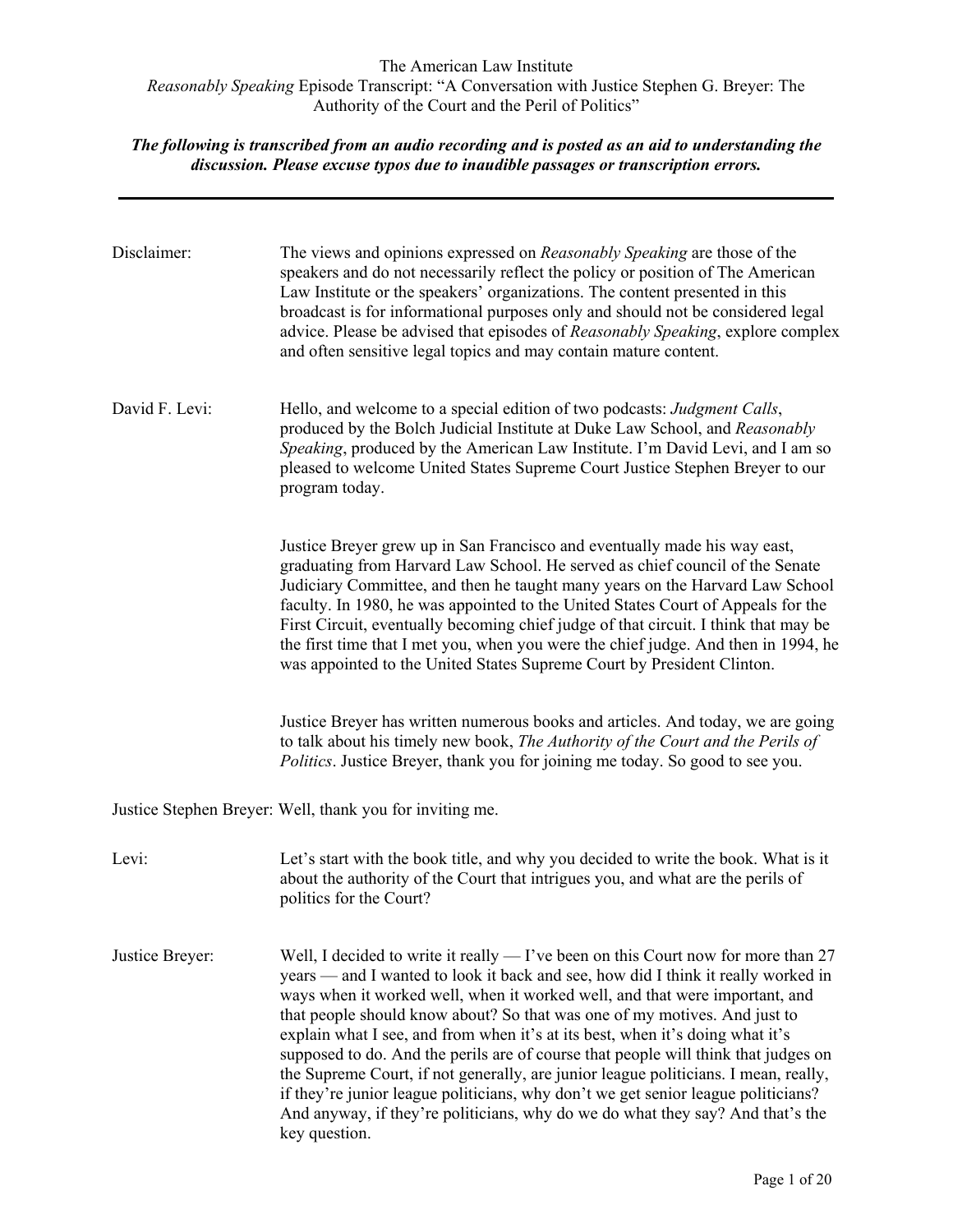|                 | I mean, that's the question that was asked me by the woman who was president<br>of the Supreme Court of Ghana. She's trying to improve the situation, or was,<br>there — more human right protection, democracy protection. And she said, "Why<br>do people do what you say?" Now, that's a very good question. It's an important<br>question because the rule of law depends on it. And the rule of law is an<br>important part of our ability — with 310 million diverse people, every race,<br>religion, point of view under the sun — the rule of law is an important way in<br>which we stick together and see ourselves as a nation, a society, with all of us. |
|-----------------|-----------------------------------------------------------------------------------------------------------------------------------------------------------------------------------------------------------------------------------------------------------------------------------------------------------------------------------------------------------------------------------------------------------------------------------------------------------------------------------------------------------------------------------------------------------------------------------------------------------------------------------------------------------------------|
|                 | So I think it's an important question. And I wanted to write my part of it, from<br>my perspective.                                                                                                                                                                                                                                                                                                                                                                                                                                                                                                                                                                   |
| Levi:           | Well, it's extremely important. When you wrote the book, who did you imagine<br>as your audience or your typical reader?                                                                                                                                                                                                                                                                                                                                                                                                                                                                                                                                              |
| Justice Breyer: | When I wrote it, I really wrote an original version because I was asked by a<br>group of academics in various disciplines in France, scholars and others, to<br>explain. It was called "Le Cour Suprême, pouvior et contre-pouvoir." And what<br>they meant was: "The Supreme Court of the United States, where does it get its<br>power, and why the president and why do other parts of the government do what<br>they say?" That was what I was supposed to do and lecture. So I wrote it for<br>them.                                                                                                                                                             |
|                 | And then along came COVID. I couldn't go to France. That was a<br>disappointment. They were disappointed that I couldn't give my lecture. I was<br>disappointed that I couldn't sit in their cafes and talk to them. Then the Scalia<br>Lecture came along at Harvard, and I thought, "Why waste this lecture?" So I<br>modified it and I gave it as the Scalia lecture. And I thought it would be topical<br>here, because people were discussing the Court and they were discussing whether<br>they should modify how it works, and if so, how? And I thought, "Well, I can't<br>answer that question, but I can shed light upon my own experience at our Court."   |
| Levi:           | I think one of the great things about the book is it's so accessible. It's an easy<br>read. It's very clearly written. And I think non-lawyers, non-academics, people<br>who are just interested in the Court and what you think about the Court can pick<br>this book up and learn a lot.                                                                                                                                                                                                                                                                                                                                                                            |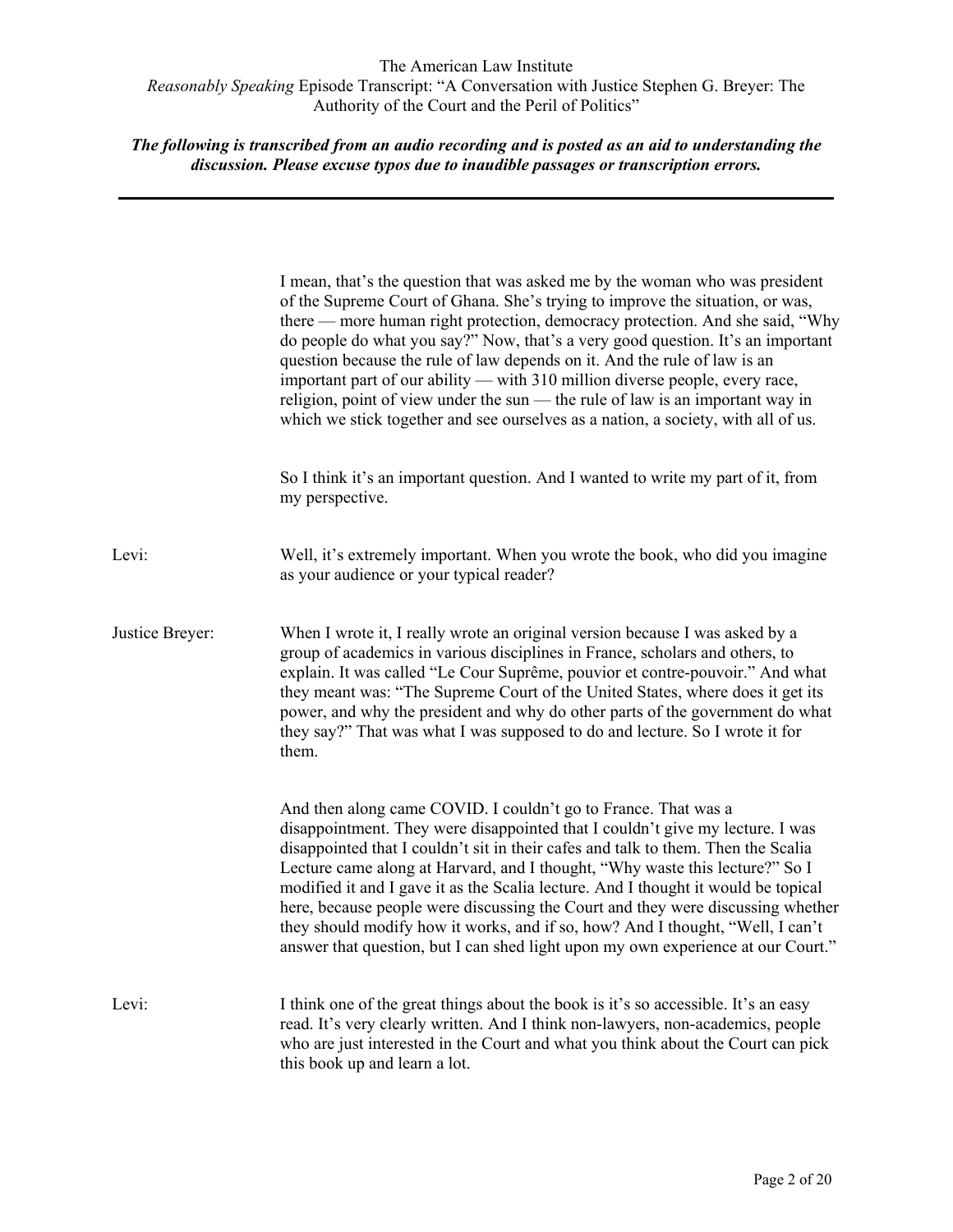| Justice Breyer: | Well, I hope so. Now by coincidence, I have a copy. And I always show you, but<br>that's one way, and that's the other, you see. It's very, very short. It's only a<br>hundred pages. And so you can read it or anyone who wants to can read it twice.                                                                                                                                                                                                                                                                                                                                                                                                                                                                                                                                                                                                                |
|-----------------|-----------------------------------------------------------------------------------------------------------------------------------------------------------------------------------------------------------------------------------------------------------------------------------------------------------------------------------------------------------------------------------------------------------------------------------------------------------------------------------------------------------------------------------------------------------------------------------------------------------------------------------------------------------------------------------------------------------------------------------------------------------------------------------------------------------------------------------------------------------------------|
| Levi:           | I've read it twice on Kindle. And I enjoyed it tremendously.                                                                                                                                                                                                                                                                                                                                                                                                                                                                                                                                                                                                                                                                                                                                                                                                          |
|                 | So let's talk about this term "politics," which is in the title, The Perils of Politics.<br>It's not so easy to define when we're discussing judicial decision-making. You<br>and I have a mutual friend, a very distinguished judge, Michael Boudin, who was<br>on your court on the First Circuit. And he's written that, and I'm quoting now,<br>"Policy often matters in deciding cases, but it is usually policy attributable to<br>Congress or to public policy reflected in case law, common sense, and the values<br>of the community." And he then goes on to object to the use of the term<br>"political" to describe this kind of decision-making process. And he in fact calls<br>it mere provocation to talk about that as if it were political. So what are your<br>thoughts on this term, "politics," and what did you mean by the perils of politics? |
| Justice Breyer: | Well, I agree with Boudin. I think he's right on that. And most of my career<br>before being a judge, I was a law professor. And then I worked for a couple of<br>years, a few years, for Senator Kennedy, when I was chief counsel of the<br>Judiciary Committee. I got a pretty good exposure to politics, I thought, working<br>in the Senate. And to me, politics meant this: Who has the votes? Are you a<br>Republican or a Democrat? What's popular or not? We sometimes on the staff<br>would pose this question: "Suppose Senator Kennedy received two telephone<br>calls at the same time: one from the Secretary of the Interior, the second from the<br>Mayor of Worcester. Which one will he take first?" The answer is obvious. He'll<br>take the call from the Mayor of Worcester. That's where the votes are. Those are<br>his constituents.          |
|                 | Well, that's politics. Nothing wrong with politics in its place, but its place is not<br>the Court. And people who think that the junior league politician correctly<br>describes the judge have that model somewhere in their mind. And that's what I<br>think is wrong.                                                                                                                                                                                                                                                                                                                                                                                                                                                                                                                                                                                             |
|                 | Now, the reason it's difficult is, well, what do you do about  let's call it values,<br>which are in this Constitution? The word liberty doesn't define itself. The<br>freedom of speech — Congress shall make no law abridging the freedom of<br>speech. Justice Black used to say, "That's easy. It says, 'No law,' doesn't it?"<br>That isn't the difficult part. What is 'the freedom of speech?' Those words don't<br>define themselves. And there are a lot of cases that are pretty hard as to whether                                                                                                                                                                                                                                                                                                                                                         |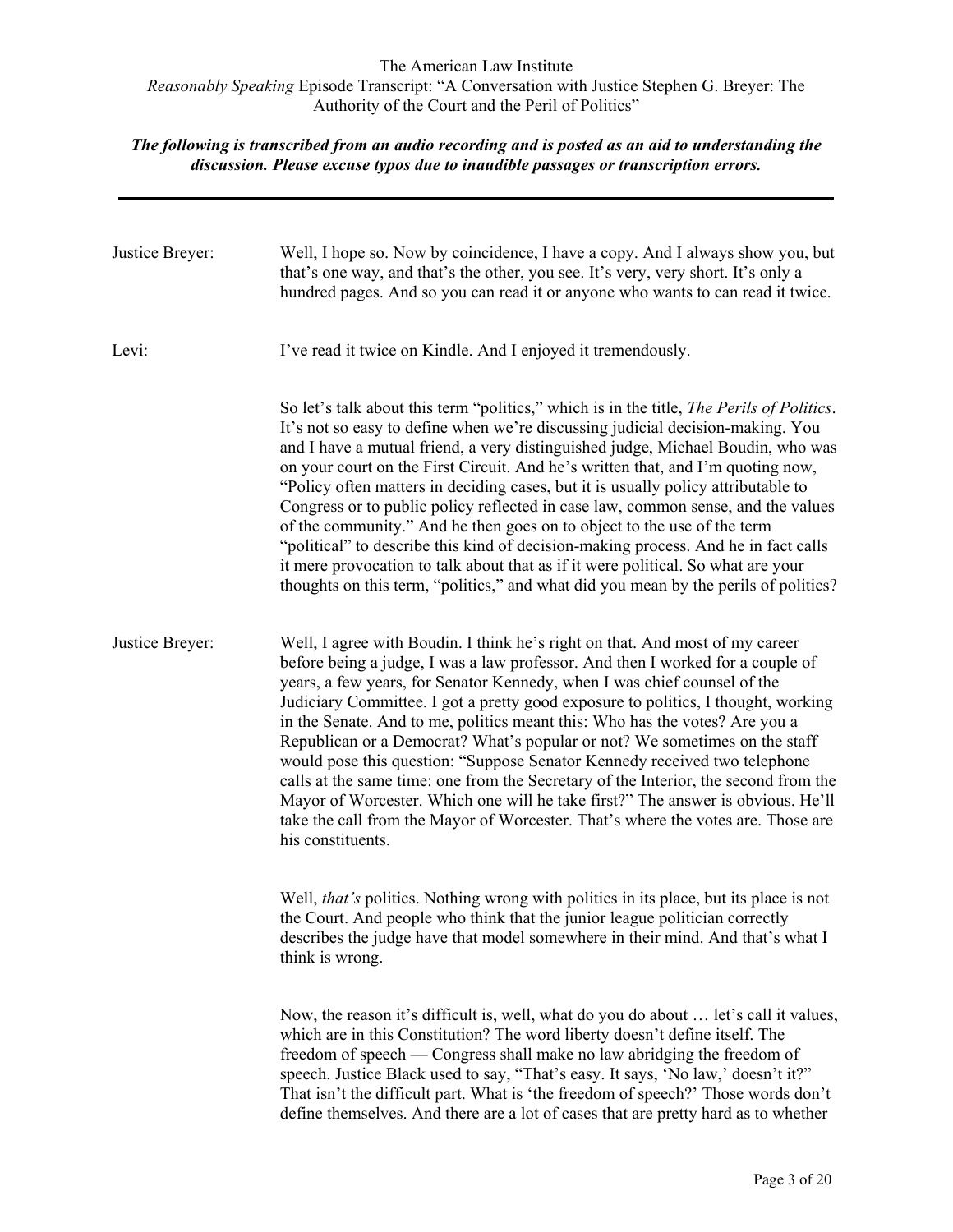# *The following is transcribed from an audio recording and is posted as an aid to understanding the discussion. Please excuse typos due to inaudible passages or transcription errors.*

it is or whether it isn't or how it applies. Now at that point, things come into play, but the question has not yet been authoritatively answered.

What do you think of the country? I mean, where did you grow up? I grew up in San Francisco. Where did you go to school? I went to high school at Lowell, a public school. My father worked for the San Francisco Board of Education for 40 years. I mean, I've lived the life I've lived. And you have, too. And at a certain age, that affects us, how we see the United States of America, and those values will come into play in some opinions. Well, want to call that politics? I wouldn't.

But suppose you really think that what's important is free enterprise? Or suppose you think what really is important is the ability of the government to control free enterprise? Or something else? Will that affect how you sometimes see "the freedom of speech" or liberty as defined? Yes, it will. It will. We could call…Well, that's a political philosophy or that's basic jurisprudential views, call it what you will. It isn't politics in the Mayor of Worcester sense. And I think, I used to think, "Why doesn't everyone agree with me, who's so reasonable?" And after a while, I began to understand this is a big country, and people think all kinds of different things. And it is not such a terrible thing to have a Supreme Court with nine members where different presidents appoint different judges. And over longer periods of time, there will be differences of basic underlying jurisprudential view. Call it political science view? Maybe. I like jurisprudential. Call it Mayor of Worcester? Absolutely not.

| Levi: | That's a terrific answer, and you covered a lot of ground in that. Maybe we could   |
|-------|-------------------------------------------------------------------------------------|
|       | break it down a little bit. So what you're calling the Mayor of Worcester, this is  |
|       | partisanship, one would say. And you and I certainly agree, judges should not —     |
|       | must not — be partisans. Probably neither of us could say that never happens,       |
|       | because it's a big judicial system out there, but it ought not to happen. And so    |
|       | Supreme Court justices, in your experience, they do not try to rule to help a       |
|       | political party or to help a particular president of a party. We would all consider |
|       | that to be improper, and that would violate the judicial oath. And it's not in fact |
|       | what they do. In fact, I'll go even further. They wouldn't even know how to do it.  |

Justice Breyer: Correct.

Levi: What's going to help the president? Who knows? It's hard to say. So we agree on that. I'll tell you a little story, because I don't know that everybody agrees on this. I once debated Judge Richard Posner, he goes by Dick. This was a few years ago. And he'd written a book called *How Judges Think*. And I had written a review of it. And he asked me toward the end of this debate, he asked me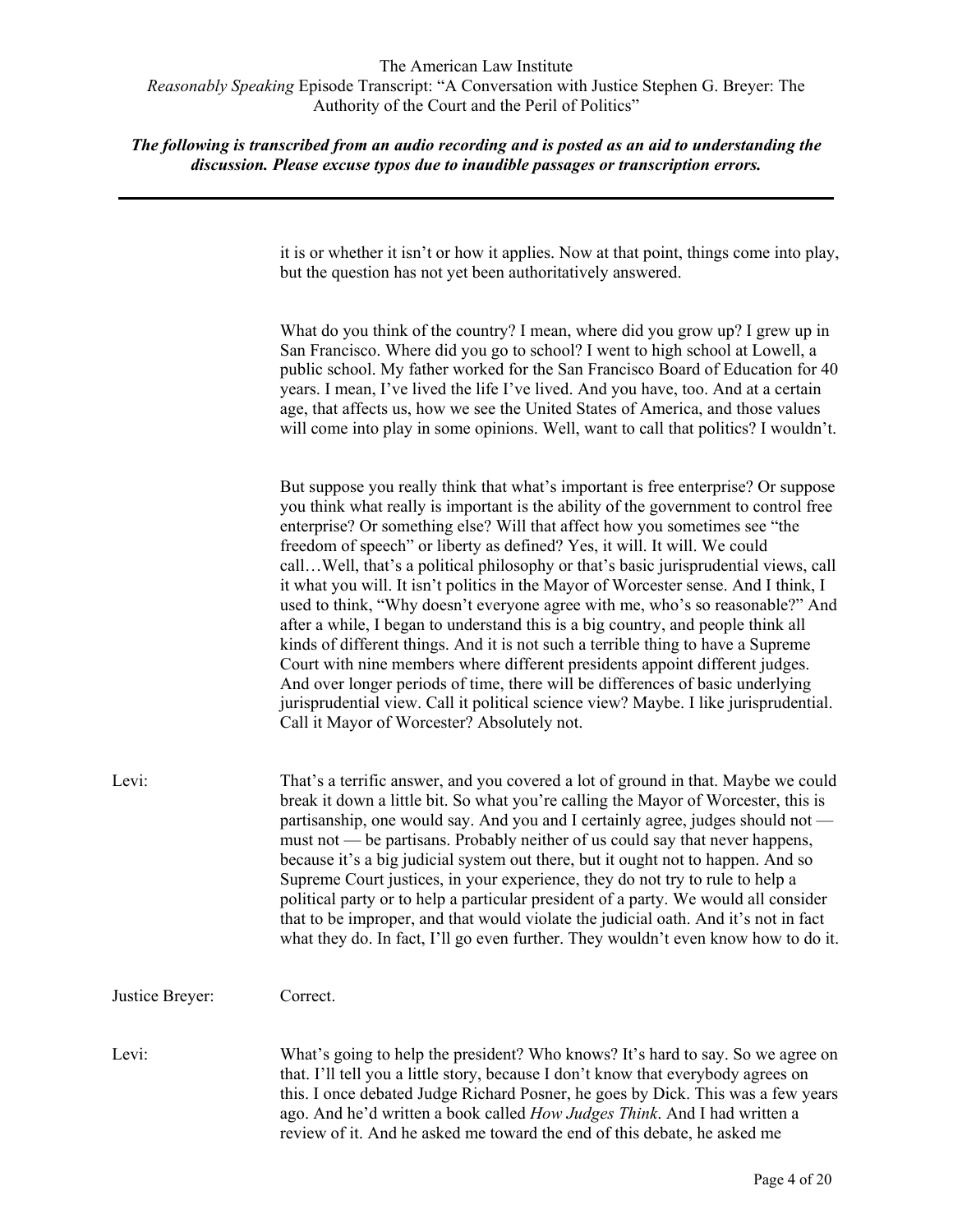|                 | whether I thought it would make a difference — and he was thinking of your<br>Court, by the way $-$ if the justices appointed by a Democratic president wore<br>blue robes, and the justices who were appointed by a Republican president wore<br>red robes? Did I think that would make any difference whatsoever? And I said, "I<br>think it would make all the difference in the world."                                                                                                                                                                                                                                                                                                                                                                                                                                                                                                      |
|-----------------|--------------------------------------------------------------------------------------------------------------------------------------------------------------------------------------------------------------------------------------------------------------------------------------------------------------------------------------------------------------------------------------------------------------------------------------------------------------------------------------------------------------------------------------------------------------------------------------------------------------------------------------------------------------------------------------------------------------------------------------------------------------------------------------------------------------------------------------------------------------------------------------------------|
|                 | And he said, "Well, that just doesn't cut it." And we kind of left it there. That's<br>the way the debate ended. But I still think I was right. And I think you think —                                                                                                                                                                                                                                                                                                                                                                                                                                                                                                                                                                                                                                                                                                                          |
| Justice Breyer: | I agree with you. That would be a terrible thing because it would reinforce<br>divisions and people would begin to think that political science views held by<br>one party as opposed to another played a greater role than they should play.<br>Ultimately, the country has to suffer from, or rejoice sometimes, or in any case<br>live with the decisions and interpretations of the Court. What Justice Scalia<br>happens to think, or Justice Breyer or Justice O'Connor, about the Constitution is<br>of great interest to many law professors, but not to most people in the United<br>States. It is the Constitution as interpreted by the Court that matters. And the<br>more you can get together, the more, greater harmony there is in that, I think<br>better for the Court. It's not always going to be perfect. It shouldn't be. It can't<br>be. But don't reinforce differences. |
| Levi:           | I want to talk about that at length, because I think that's such an interesting topic,<br>is how the Court can generate $-$ if it can $-$ and does it value consensus, and<br>does it have a leadership role to play in our society in showing how disputes can<br>be moderated and mediated? I'm sure the answer is yes, but I think it's pretty<br>complicated getting to yes. Could I just stay with the robes for a second, because<br>this has gotten so complicated recently.                                                                                                                                                                                                                                                                                                                                                                                                              |
|                 | You're under a microscope as a justice in a way that few of us are, but it seems<br>that each one of us now has a brand. What we do — at least in our time, in such a<br>politically divided society — everything seems symbolic: what we wear, whether<br>we wear a mask, whether we don't wear a mask, what color our tie is maybe,<br>everything, whether we go to this event or that event, what we eat. Everything<br>seems to have sort of a political connotation to it. And I'm wondering, do you<br>feel you have to live differently in order not to send signals of allegiance or as if<br>you were cultivating a base or something of the sort?                                                                                                                                                                                                                                      |
| Justice Breyer: | Well, the one virtue of tenure  My father, before he died, his number one<br>advice, "Stay on the payroll."                                                                                                                                                                                                                                                                                                                                                                                                                                                                                                                                                                                                                                                                                                                                                                                      |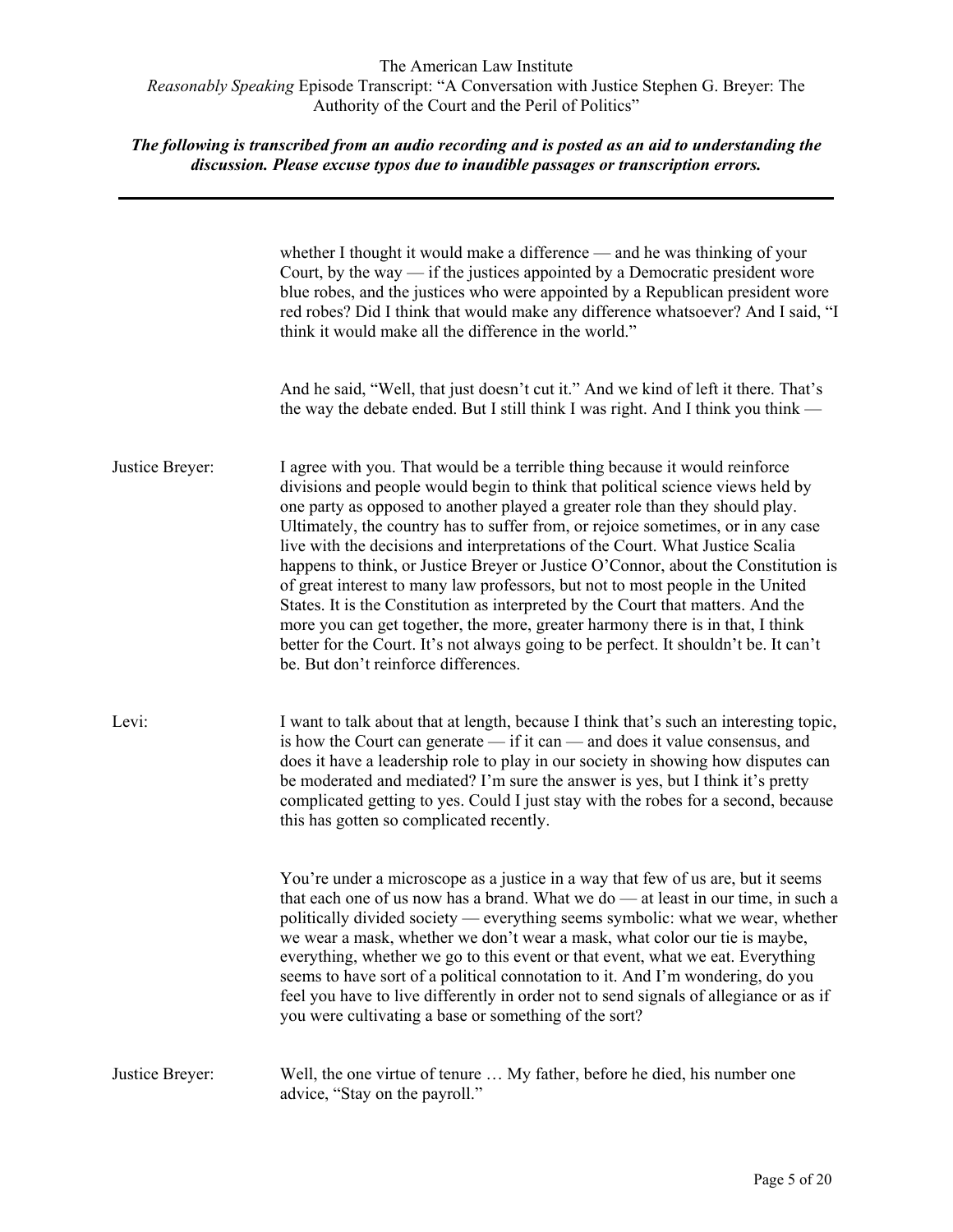# *The following is transcribed from an audio recording and is posted as an aid to understanding the discussion. Please excuse typos due to inaudible passages or transcription errors.*

| Levi:           | That's good advice.                                                                                                                                                                                                                                                                                                                                                                                                                                                                                                                                                                                                                                                                                                                                                                                                                                                                                                                                                                                                           |
|-----------------|-------------------------------------------------------------------------------------------------------------------------------------------------------------------------------------------------------------------------------------------------------------------------------------------------------------------------------------------------------------------------------------------------------------------------------------------------------------------------------------------------------------------------------------------------------------------------------------------------------------------------------------------------------------------------------------------------------------------------------------------------------------------------------------------------------------------------------------------------------------------------------------------------------------------------------------------------------------------------------------------------------------------------------|
| Justice Breyer: | I'd say it's the insulation from my personal pluses and minuses. And you really<br>learn that after a time. A person who lives by the press will die by the press. I<br>mean, don't worry about it. "Do your job." That was his second piece of advice.<br>And you do your job as best you can. And of course, people like to be praised<br>more than they like to be detested, but put that as far away from what's affecting<br>you in making decision as any human being can. That's the object.                                                                                                                                                                                                                                                                                                                                                                                                                                                                                                                           |
|                 | That takes time to understand, that that's a driving force in this institution. And it<br>takes three years, four years, five years before you get used to this place. Harry<br>Blackmun told me, "You'll find that this is an unusual assignment." And it is.<br>Justice Douglas said five years, David Souter was great, he said three years, he<br>thought. But everybody says years. It takes time to adjust to the mores of the<br>institution, which are an effort by an institution to live $up$ — an effort; you can<br>do more than no more than make an effort — to live up to what it's supposed to<br>be. And what it's supposed to be is an interpreter of the law that governs this<br>very complex country.                                                                                                                                                                                                                                                                                                    |
|                 | And of course, it's going to be hard, the simplification that you're talking about. I<br>don't like it. You don't like it. And when I talked to the students, I think it was at<br>Stanford, I really was pretty blunt about this. And I said, "You're sitting there<br>being cynical. Don't be cynical. You don't like what's going on? Participate." I<br>mean, I could go on for a few hours on this. And I won't. But I say to them, "Oh,<br>yeah. Yeah, I understand what you're thinking. It's them." I say, "It's them." I<br>learned this from Senator Kennedy: when you're trying to get some bill through<br>Congress, and there are people who oppose it, talk to them, listen to them. Don't<br>see it as a great opportunity to present your views. And that's our conference. I<br>mean, present your views. Fine. But listen to what other people say, because if<br>you talk long enough, you'll discover they'll say something you actually agree<br>with. And then what you say is, "Let's work with that." |
|                 | That's what Kennedy would say: "We'll work with it." And then maybe you<br>achieve something. You don't get all of what you want. Maybe you only got<br>30%, but 30% getting it is better than 100% of getting nothing and your<br>supporters saying what a hero you are. Forget that. Try for the achievement. And<br>if you get something, then okay! Don't worry about the credit. If it's something<br>good you've gotten, there'll be plenty of credit to go around. And if it's bad, who<br>wants the credit? Give the other person the credit. And I saw him so many times,<br>senator so-and-so, he did such a good job on this. You see? "Don't worry about<br>it." Try to suppress that difficult thing in human nature called the ego, and then                                                                                                                                                                                                                                                                    |

you will discover that maybe you can get along. You, who are feeling you're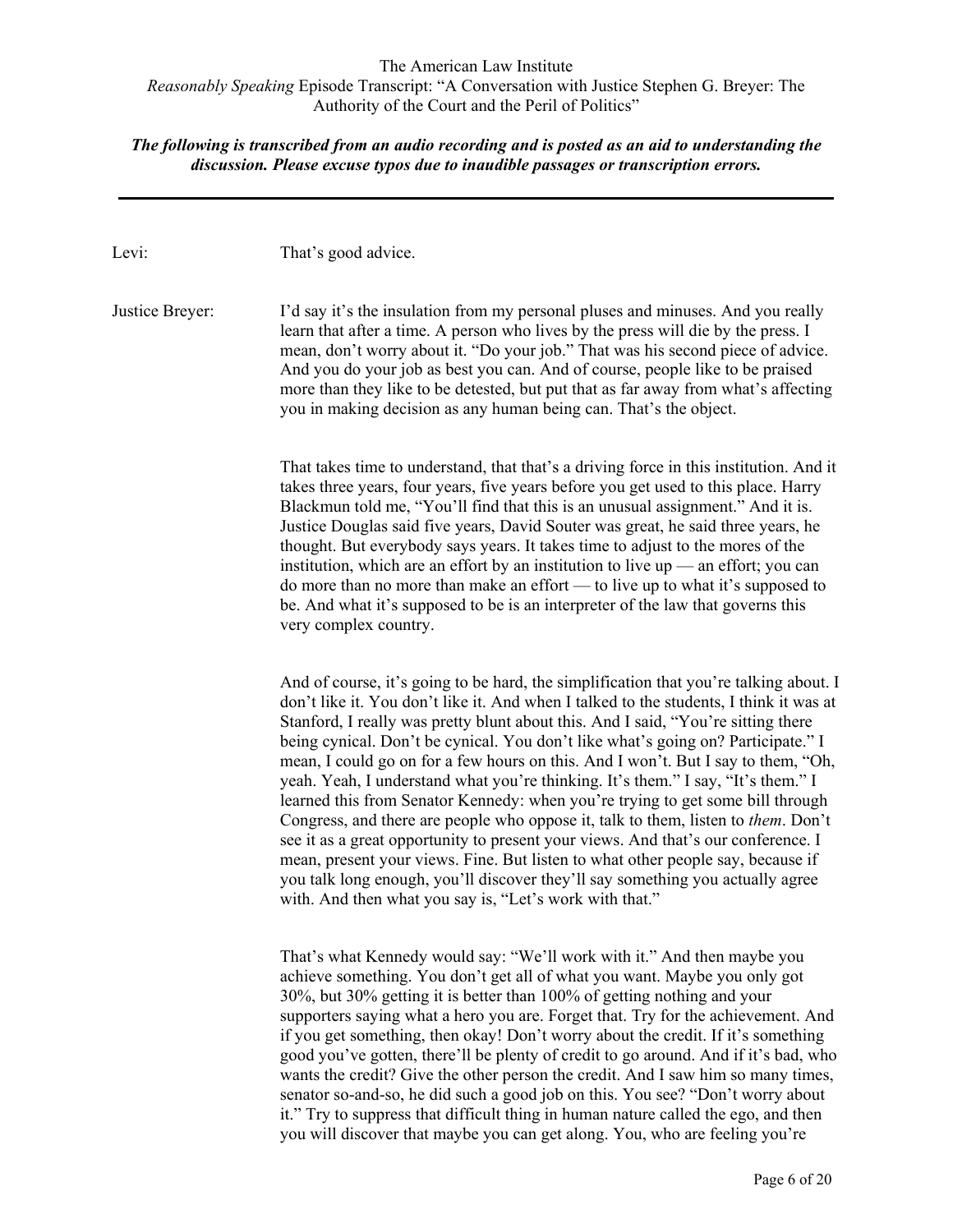*The following is transcribed from an audio recording and is posted as an aid to understanding the discussion. Please excuse typos due to inaudible passages or transcription errors.*

> right and the others are wrong, maybe you are, but the first place to look is how to achieve something. I'll tell you where. And it isn't very nice for me to say this, but I suggest you look in the mirror, and then you try and start talking to other people.

> And you'd be amazed, because it isn't really true, in my opinion, that we're so divided. I mean, we look divided when we read the newspapers. But I saw in Cambridge, Massachusetts, neighbors of different kinds forming groups during COVID to go out and see whether old people had enough food, and whether they were all right. And that wasn't just Cambridge. That was St. Louis. That was San Francisco. That was Michigan. That was everywhere in this United States because Americans are still pretty good at getting together to achieve an objective. If it isn't in Congress, it can be in the state or it can be at the local level. And remember all those things which we learned in high school because they're true.

> So we have something to work on. I don't like reading every word I say in the paper; an oral argument is suddenly picked up and, I say, taken out of context sometimes. And you wouldn't like it either. Nobody likes it, but there we are. So we have to do our best in that world. And the best is not that I should sit there and play to the press or watch what I say. I don't watch what I say. I try to ask a question, but I want to hear the answer. That's what. And that's called the judge doing his job, and you did plenty of it. You ask a question in that Court, you want to know the answer because it's going to help you make a decision. That's what it's about. That's not about politics.

| Levi:           | Before we move on from this question of judges and partisanship, judges and<br>politics, I have just two questions for you, really. One is to pick up on your<br>statement that it takes a while to adjust to the Supreme Court. You'd been a judge<br>for quite a while before you came onto the Court. And I'm wondering how it's<br>different, and different in the respect of the perils of politics? And then my<br>second question on this, is you mentioned the cynicism that you think was in the<br>room when you spoke at Stanford. I've experienced this as well. We can say, you<br>and I and others and people who've been judges or are judges have a view of<br>this, that they are not partisan. But other people, other citizens, they don't believe<br>it. They just don't believe it. |
|-----------------|----------------------------------------------------------------------------------------------------------------------------------------------------------------------------------------------------------------------------------------------------------------------------------------------------------------------------------------------------------------------------------------------------------------------------------------------------------------------------------------------------------------------------------------------------------------------------------------------------------------------------------------------------------------------------------------------------------------------------------------------------------------------------------------------------------|
| Justice Breyer: | Yeah, that's exactly right. That's exactly right. And on the participation part,<br>which is where you began on this, I'll come to the other part, but on the<br>participation part, I love one of [ <i>inaudible</i> ] Bogg's books. He quoted  He<br>didn't say it was necessarily totally accurate, but I wish it was. Pericles' famous<br>funeral oration where he's praising Athens, which is a democracy. He says this or                                                                                                                                                                                                                                                                                                                                                                          |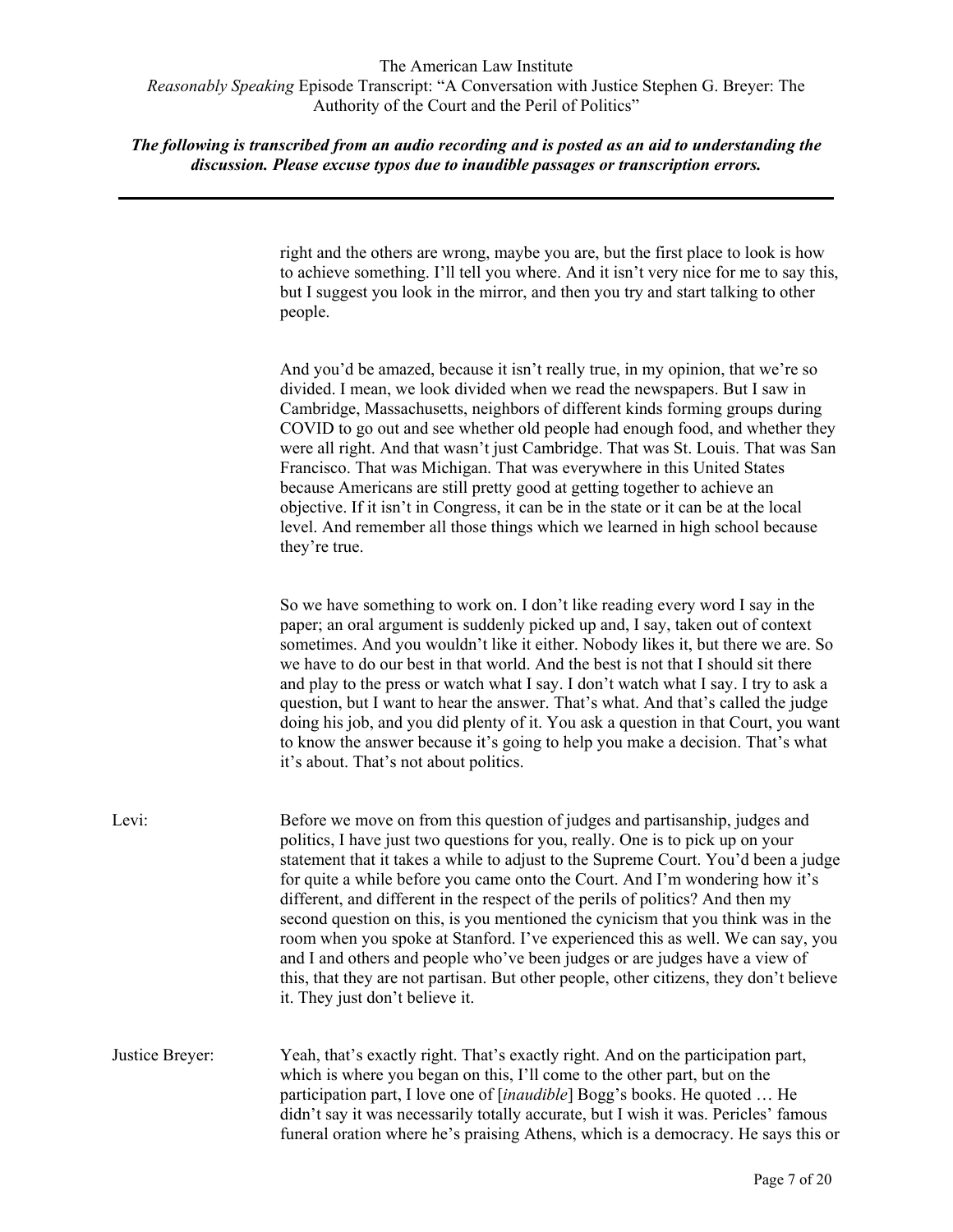*The following is transcribed from an audio recording and is posted as an aid to understanding the discussion. Please excuse typos due to inaudible passages or transcription errors.*

> something like it: "What do we say here in Athens of people who do not participate in public life? We do not say, 'There is a man who minds his own business.' We say, 'There is a man who has no business here.'" Okay?

And that's what I want to tell those students. I say, "It isn't me anymore. It's you who are going to decide whether this experiment, this great experiment that Lincoln talks about at Gettysburg, and George Washington wrote about, the experiment of will a democratic society work … It's up to you to see that it works. And that's not a mean lecture. That's just saying a fact. And so you better get into this and you better learn how the institutions do work. And you better learn how you can participate in making them work." That to me, and I bet the 99% of the people in public life, say that's the most important thing we can do for this country.

And as to taking a while on the Supreme Court, it takes a while because there's nowhere to go if you're wrong. I mean, you can always say as a lower Court judge, "Well, the Supreme Court decided this. We have no choice." You can't say that really here so easily because if the thing were all decided by precedent and everything, what's the case doing here? That doesn't work 100%, but you're nervous because you want this thing to work. It's not some great chance to press your own view on everything. It is a great chance to participate in the courts, creating a view of this as-yet undecided issue. And to do that, it is the Court. And to do that, you listen and you go through the things that I talked about.

And a lot of the hardest parts of it are written in no treatise. When is the view of nearly a majority of the Court something — "Well, I don't like it, but I can accept it"? And when is it, "No, I just can't go along with that"? What Holmes called the 'can't helps.'" I have written, and what I used to say before I was on the Court, is, "All these divided Court opinions, just ego, just they want to have their own view." And then I got here, within three years there was an opinion, 4, 4, 1. Guess who was the one? I was because it was the subject antitrust, which I taught for 10 years. And I just couldn't go along with either side. I just couldn't. And so I wrote the one, you see. And how to reach those compromises and when you can go along and when you can't and who you're talking to in your opinion. Is it something everybody's going to read? Then you better write it with the greatest clarity. Is it something that only the bankruptcy specialists are going to read? Well, then maybe we can be a little technical.

And there are lots of questions like that. How long should the opinion be? How much depth should you go into? And do you, above all, take this third way, which we thought of to avoid the great question that everybody thought we were going to answer? That's a good way sometimes of overcoming disagreements.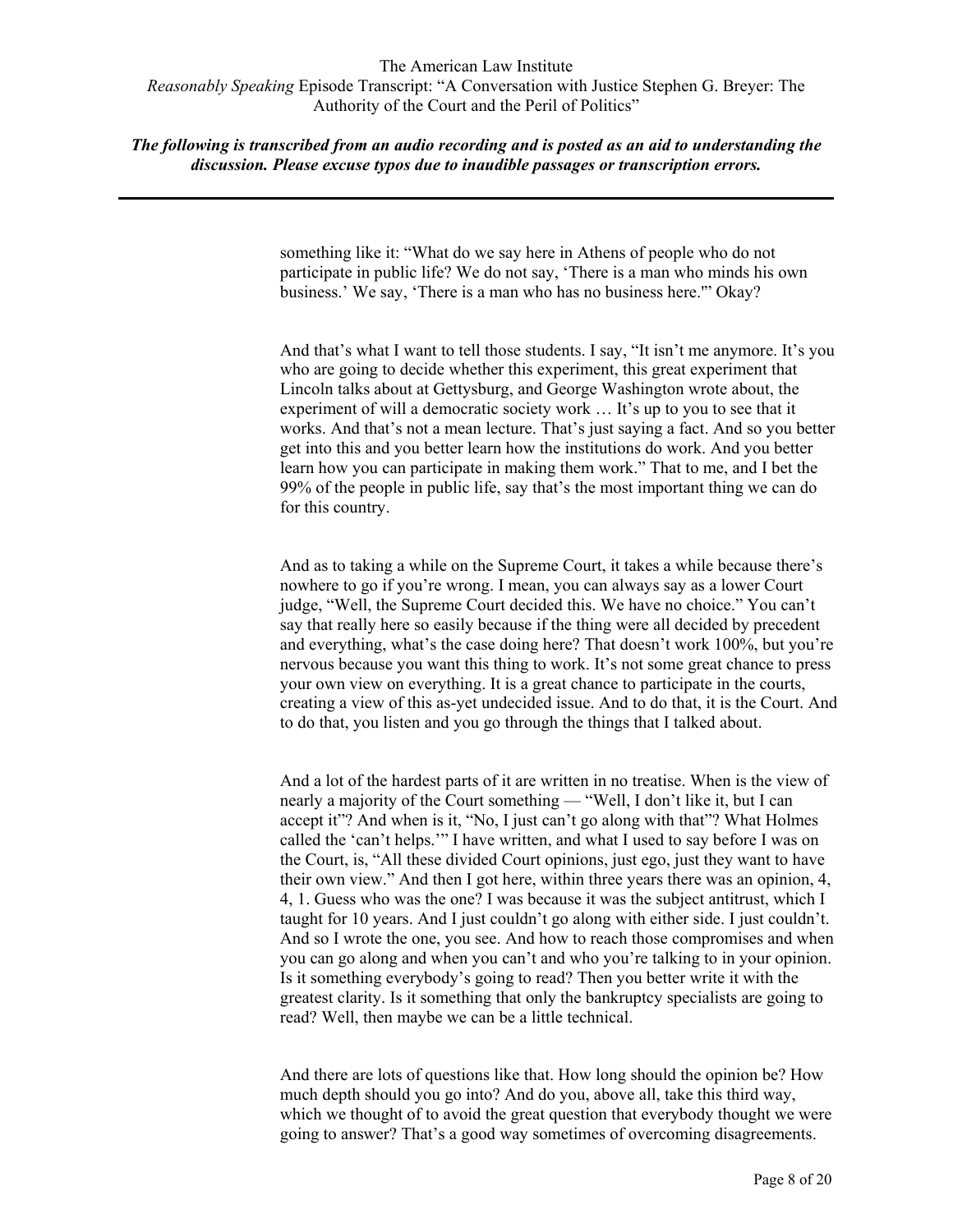|                 | Don't say too much. "Oh, they didn't decide the issue." Well, yeah, I guess we<br>didn't. And there we are. And often, but not always, that's better than having the<br>total divisions — not always, but some of the time. There are many ways. That's<br>why I put in here what I find five, six, ways of reaching the deliberation, the<br>effort to compromise, the remembering that this constitution has as a basic<br>$principle$ — one of the things that I think most important — is the principle that it<br>works. The principle that this society does hold together, the principle that this<br>society has certain basic values, and they work. And that requires adjusting over<br>time, to a degree. I could go on for a long time.                      |
|-----------------|--------------------------------------------------------------------------------------------------------------------------------------------------------------------------------------------------------------------------------------------------------------------------------------------------------------------------------------------------------------------------------------------------------------------------------------------------------------------------------------------------------------------------------------------------------------------------------------------------------------------------------------------------------------------------------------------------------------------------------------------------------------------------|
| Levi:           | Of course, of course. Well, in the first chapter, you talk about how the Court has<br>built up trust in the American people over time. And this is the authority of the<br>Court in the title. And you explain that obedience to Court decisions, even<br>decisions that the president and the Congress disagree with, has increased over<br>time. And you bookend this discussion with Brown v. Board, which was defied<br>initially in many places in this country, and Bush v. Gore, which was accepted,<br>despite the fact that so many people saw it as an improper intervention into the<br>presidential election.                                                                                                                                                |
|                 | As a consequence of acceptance, you say that the Court's authority has grown<br>over time. And I think this is in part what you were mentioning before, when you<br>said that the Chief Justice of Ghana asked you, "How have you built up this<br>authority? How has this happened?" There are other examples of this trend that<br>you describe, and you probably left a few cases on the cutting-room floor. I'm<br>wondering whether you have some other sort of favored examples besides Bush<br>v. Gore?                                                                                                                                                                                                                                                           |
| Justice Breyer: | I wanted to start earlier, because I wanted people to know that it isn't God-given.<br>And I wanted the Chief Justice of Ghana to know that it's not God-given that<br>people would follow what the Court says. I mean, I like the case of when Andrew<br>Jackson was president, and we had treaties that gave Northern Georgia to the<br>Cherokee Indians. And gold was discovered and the Georgians grabbed the land.<br>And they were pretty civilized, those Indians, so they did what we think, the two<br>of us, is a civilized thing to do; namely, they hired a lawyer. And he was a great<br>lawyer, [William] Wirt, one of the best of his day. It got to the Supreme Court.<br>The Supreme Court said, "Of course this land belongs to the Cherokee Indians." |
|                 | And Andrew Jackson said, as many know, "John Marshall, the Chief Justice, has<br>made his decision. Now, let him enforce it." And he sent troops to Georgia, but<br>not to enforce the law. Rather, he sent troops to drive the Indians out. And they<br>did go out. Their great Chief [John] Ross led them to Oklahoma across what was                                                                                                                                                                                                                                                                                                                                                                                                                                  |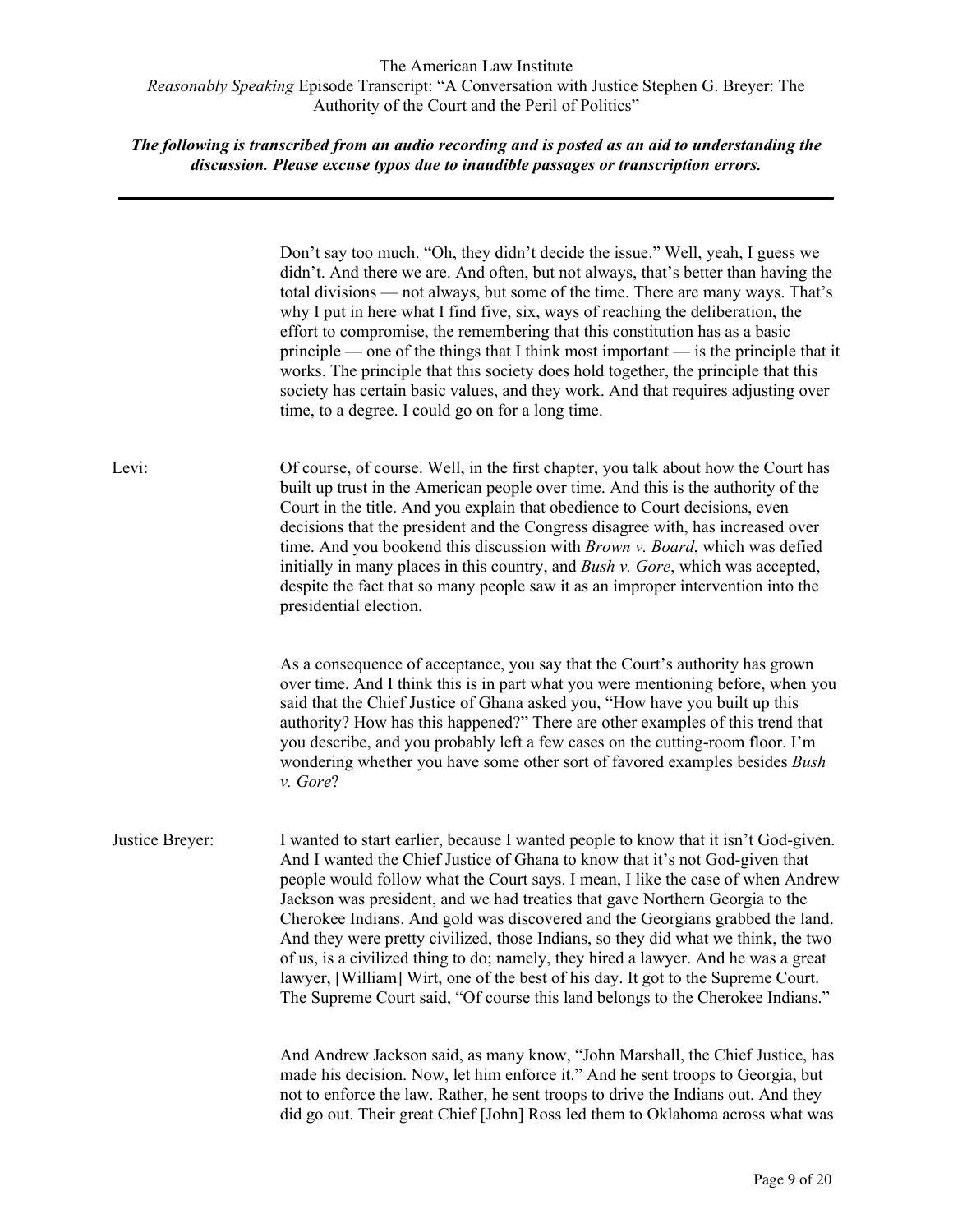*The following is transcribed from an audio recording and is posted as an aid to understanding the discussion. Please excuse typos due to inaudible passages or transcription errors.*

> called the Trail of Tears, because so many died. And their descendants live in Oklahoma to this day.

Now, the next case I talk about and told her about is not really *Brown v. Board*. I mean, because the question is not *Brown v. Board*. I mean *Brown v. Board*, it says equal protection of the law. And anybody in 1954 looking to the South and elsewhere too, there's no equal protection of the law for people who were Black and not white. So the Court just said, "Do it, do it." The case that I rather liked was *Cooper v. Aaron*. And why? Because in *Cooper v. Aaron* … What happened after *Brown v. Board*? The first year, you know what happened? Nothing, next to nothing. Second year, 1956, nothing again. 1957, oh, a judge down in Little Rock said, "Integrate."

Then it was the Little Rock Nine. And you and I both know who they were. They were brave. They were Black. They were school children. And they were told by the judge, "You go into Central High School." In September, they went up to Central High School, and the white citizens councils were surrounding that school. And Governor [Orval] Faubus in effect said, "Huh. You may have a court order, but I have the state militia." And [Brooks] Hays, the Congressman from Little Rock, arranged to talk with President Eisenhower. And Hays and Faubus went up there to Newport where Eisenhower was in the summer. And he said, "Oh, I'll let them into the high school." And Eisenhower said, "Good." And then he went out and told the press the opposite.

And that made Eisenhower pretty angry. And so what should he do? Should he send troops? Well, Jimmy Byrnes, who was governor, had been on this court, and had resigned because of the war — he wanted to run the economic part of the United States — he was governor of South Carolina and a "moderate" on race. He said, "Mr. President, if you send troops to Little Rock, you better be prepared for a second reconstruction. You better be prepared to reoccupy the entire South. At best, they'll close all the schools and nobody will be educated."

Herbert Brownell, attorney general, wise counselor of Eisenhower, said, "Mr. President, you have to send troops. They can't defy the law. Don't let them do it." And Eisenhower sent the troops, a thousand paratroopers from Fort Bragg. And everybody knew who they were in 1957. They were the heroes that had gotten hung up on the steeples of D-Day invasion and were shot down and were the heroes of the Battle of the Bulge. And they took those nine children by the hand and they walked them into that school; a great day, a great day for law, for fairness, for justice. Yes, a great day.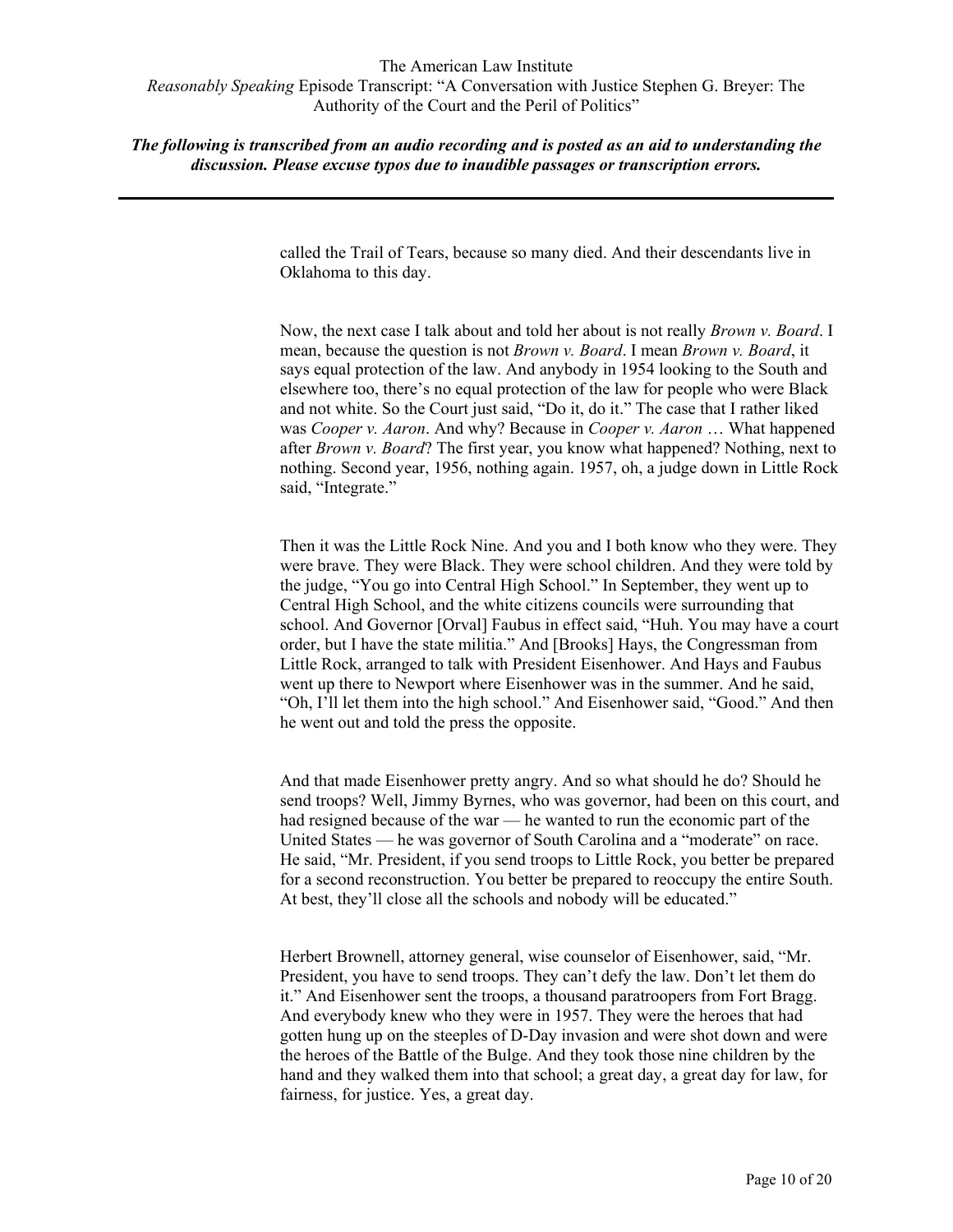# *The following is transcribed from an audio recording and is posted as an aid to understanding the discussion. Please excuse typos due to inaudible passages or transcription errors.*

But they couldn't stay. And after a few months, they had to leave. And when they left, this new Little Rock school board, a white citizens council school board, closed all the schools. The Governor, [the board], said no integration. And that case went up to the Court. That's *Cooper v. Aaron*. And all nine judges said, "Integrate, now." And then as soon as they said that, Governor Faubus closed all the schools, okay? Read David Margolick's book on that. You will see the suffering that went on, black and white alike.

I'd like it to have ended sooner when they were integrated, but it didn't. It didn't because — there were nine judges. There could have been 900 judges. There could have been 9,000 judges. But Governor Faubus still had those troops, the militia.

And well, he closed it. But it couldn't last. It couldn't last. Why not? Because a lot of the country that had previously been ignoring this woke up. Those were the days of Martin Luther King. Those were the days of the bus boycotts. Those were the days of the freedom riders. Those were the days when people went to the South, and they understood that this was wrong, what was going on. And with all that, gradually, over a long period of time, *Brown v. Board* became accepted as applying to segregation.

I wanted her to see that — the woman who's president of the court of Ghana because I want the conclusion that she has to draw from that: If you want a rule of law, if you want it in *reality* and not on paper, you can't just talk to the judges and you can't just talk to the lawyers. Everybody thinks they want a rule of law. That's how they make their living. But it is the people in the towns, in the villages — and, contrary to popular belief, of our 331 million people, 330 million are not lawyers. And *they're* the ones that have to be convinced that it is in their interest to follow decisions, even when those decisions affect them in a way they don't like, and when those decisions are wrong — because if, after all, it's five to four, somebody's wrong.

I heard [Sen.] Harry Reid at a dinner say something like this about *Bush v. Gore*, because Harry Reid — and I was in dissent in *Bush v. Gore,* and I'm sure he thought it was wrong. Wrong! It affected people adversely maybe, or not — half the country thought they didn't like it, maybe a little more than that. I mean, they didn't like it, but they followed it. That was his point. He said, "That's the great point that is remarkable, and the point that is not normally remarked about *Bush v. Gore*: no stones thrown in the streets, no guns, no riots."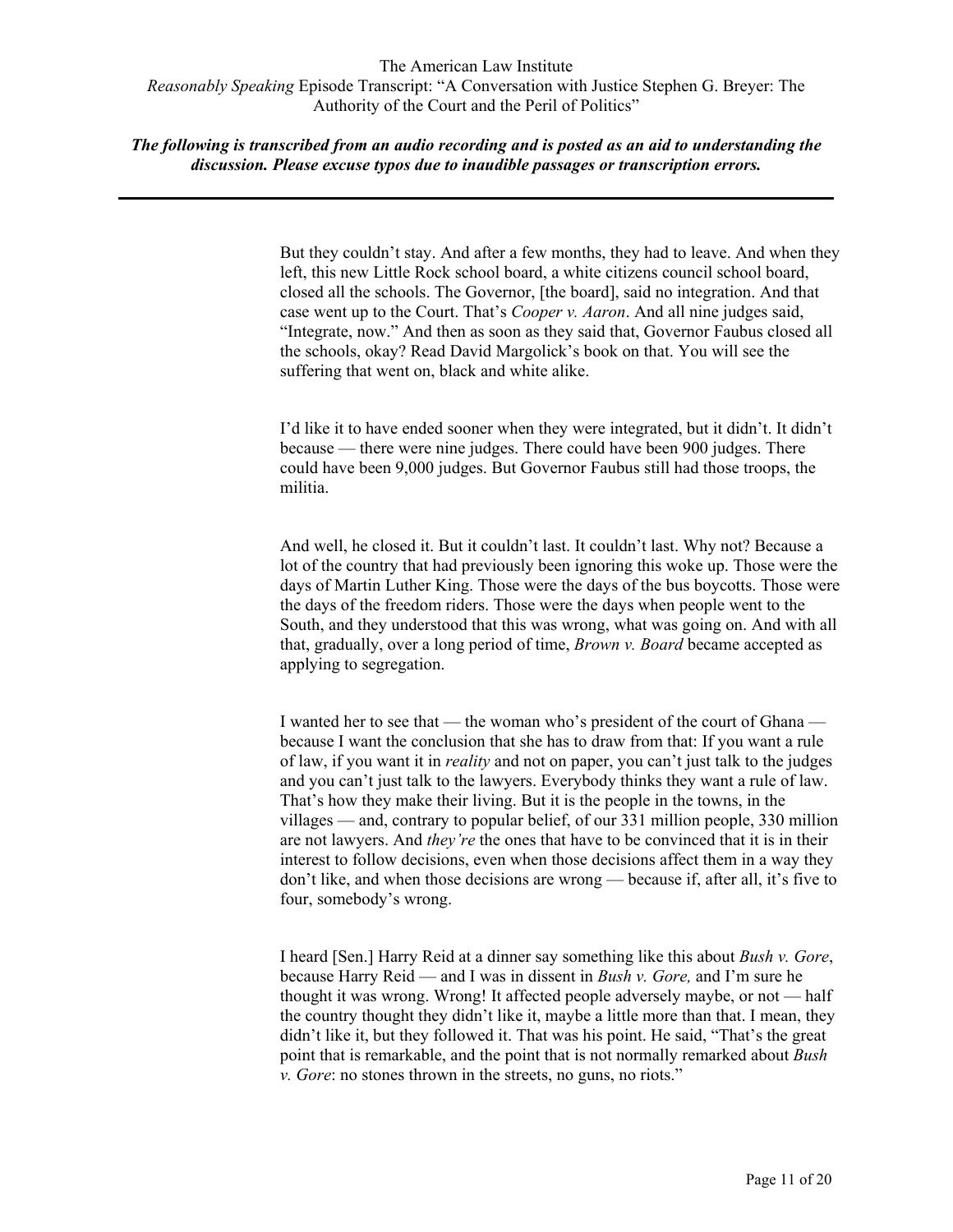|                 | And again, I'm using Stanford as an example, but there are others. I said to the<br>students, "I know that about 20% of you, or at least, are thinking, "Too bad there<br>weren't a few riots. Too bad there weren't a few paving stones thrown." But<br>before you reach that conclusion, my friend, you go turn on your television set or<br>your screen or whatever you have now, and you look at countries that decide<br>their differences that way. And maybe you'll think twice. And maybe you'll<br>think the rule of law is not such a bad thing.                                                                                                                                                                                                                                                                                                |
|-----------------|-----------------------------------------------------------------------------------------------------------------------------------------------------------------------------------------------------------------------------------------------------------------------------------------------------------------------------------------------------------------------------------------------------------------------------------------------------------------------------------------------------------------------------------------------------------------------------------------------------------------------------------------------------------------------------------------------------------------------------------------------------------------------------------------------------------------------------------------------------------|
|                 | And that's what I'm trying to get across as to why Americans have reached a<br>point where they don't even think about the decisions of the Court, not following<br>them. They think it's like the air we breathe. People do. They do. And that<br>doesn't happen by magic. That happens by people understanding the country, by<br>living a history, by having examples. Why, we've had ups and downs throughout<br>this country. I mean, the Civil War, slavery — I mean, my goodness, difficult<br>times. And so, I think it's important to get to that understanding of how our<br>institutions work.                                                                                                                                                                                                                                                 |
|                 | And I'll tell you something that very few people know, and I figured that I get<br>some kind of a very small medal for discovering this. What I discovered was you<br>go to Little Rock and you will find, if you start at Central High School, which is<br>a big school there still, which is where integration began, really, after Brown, you<br>need to walk less than a mile and you will find the grave of the wife of the<br>Cherokee Chief Ross, who was expelled because people <i>wouldn't</i> follow a rule<br>of law, who took the Trail of Tears, and who died on the way to Oklahoma.<br>There's a certain irony or something good about those two things being together,<br>because there has been an advance. And I simply want to show, through my<br>experience, in this book why this long history remains pretty pertinent right now. |
| Levi:           | It occurs to me that that part of the story is in the political leadership, as well as<br>the people sort of in general. So you start with Andy Jackson who says, "Let the<br>Court enforce its own order," but in the modern period, you have Vice President<br>Gore who accepted the judgment of the Court and encouraged his supporters to<br>do the same. And in the Nixon papers case, a president who was facing<br>impeachment, he didn't bat eye. He complied with the judgment of the Court. He<br>$\text{diam}$ 't try to $\ldots$                                                                                                                                                                                                                                                                                                              |
| Justice Breyer: | So did President Bush, George W. Bush, when we had decided four cases<br>involving Guantanamo, the prisoners there. And the prisoners won every one of<br>those four cases. And he said, "I don't agree with the Court's decisions, but I'll<br>follow them."                                                                                                                                                                                                                                                                                                                                                                                                                                                                                                                                                                                             |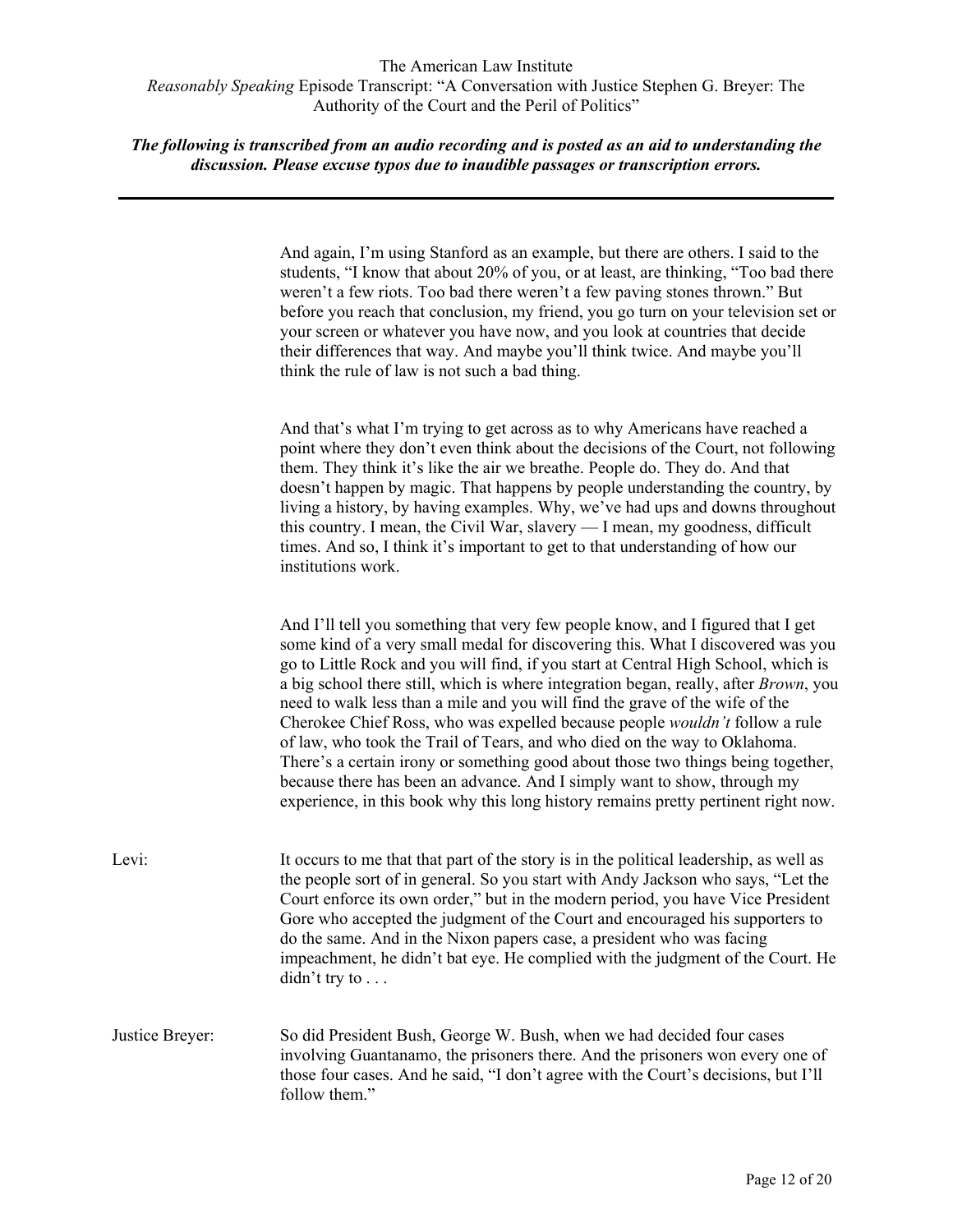| Levi:           | Of course. So, that's very important. In the second chapter, you look at the Court<br>as a check on the two other branches. And you point out, first of all, that<br>occasions for conflict are not so frequent as we might think. And then you use the<br>example of wartime decisions to show that the Court has become somewhat less<br>deferential to the other branches, even in wartime. And my question to you is<br>whether it is possible for the Court to become too much of a check?                                                                                                                                                                                                                                                                                                                                                         |
|-----------------|---------------------------------------------------------------------------------------------------------------------------------------------------------------------------------------------------------------------------------------------------------------------------------------------------------------------------------------------------------------------------------------------------------------------------------------------------------------------------------------------------------------------------------------------------------------------------------------------------------------------------------------------------------------------------------------------------------------------------------------------------------------------------------------------------------------------------------------------------------|
|                 | One of your predecessor law professors at Harvard, James Bradley Thayer, he<br>thought it was enervating to the other branches when the Court took on too much<br>authority. If the Court were to routinely overturn acts of Congress, then Congress<br>would say, "Well, why should we even bother to show up and do our job? The<br>Court's going to decide all these things." And he thought it was their<br>responsibility as well to consider the Constitution.                                                                                                                                                                                                                                                                                                                                                                                    |
|                 | So my question: Can the Court become too much of a check?                                                                                                                                                                                                                                                                                                                                                                                                                                                                                                                                                                                                                                                                                                                                                                                               |
| Justice Breyer: | Yes, of course. And the easiest historical examples to think now — one, for<br>many, many years, 1920s, 1910s, 1890s, the Court was checking all kinds of<br>social legislation and saying it violated the Constitution; minimum wage laws,<br>the minimum hour laws, etc. And you can go back to, probably the worst<br>decision in the Court's history, <i>Dred Scott. Dred Scott</i> was the case in which the<br>Court said, the majority said that Dred Scott, who was a slave and he lived in a<br>free state or free territory — and the law was at that time, basically, if you're a<br>slave and you lived in a free territory intending not to come back, you're free -<br>but the lower courts had held, no, that wasn't so. He was still a slave, and he<br>couldn't bring a case. And that's what the Supreme Court said. Oh, my goodness. |
|                 | You read the dissent by Benjamin Curtis, a great dissent. He really tore it apart in<br>legal terms. It wasn't right at the time, it was seriously wrong, but it caused a<br>tremendous reaction. The only reason I think that Judge Taney, the Chief Justice,<br>could have written this is he thought it would end the Civil War. There wouldn't<br>be a Civil War. He would find a political way of solving it.                                                                                                                                                                                                                                                                                                                                                                                                                                      |
|                 | Well, this illustrated what you said — judges are terrible politicians, among other<br>things, and why they should stay out of. But if he thought that he was going to<br>end the Civil War possibility, he did the opposite. Lincoln read that Dred<br>Scott opinion, and he said, that's an illegal "astonisher." And he used it as the<br>basis for his Cooper Union speech in New York, which vaulted him to the head<br>of the Republican party, which helped assure his nomination, which made him<br>president. And the South wouldn't put up with that. And if anything, it led to the                                                                                                                                                                                                                                                          |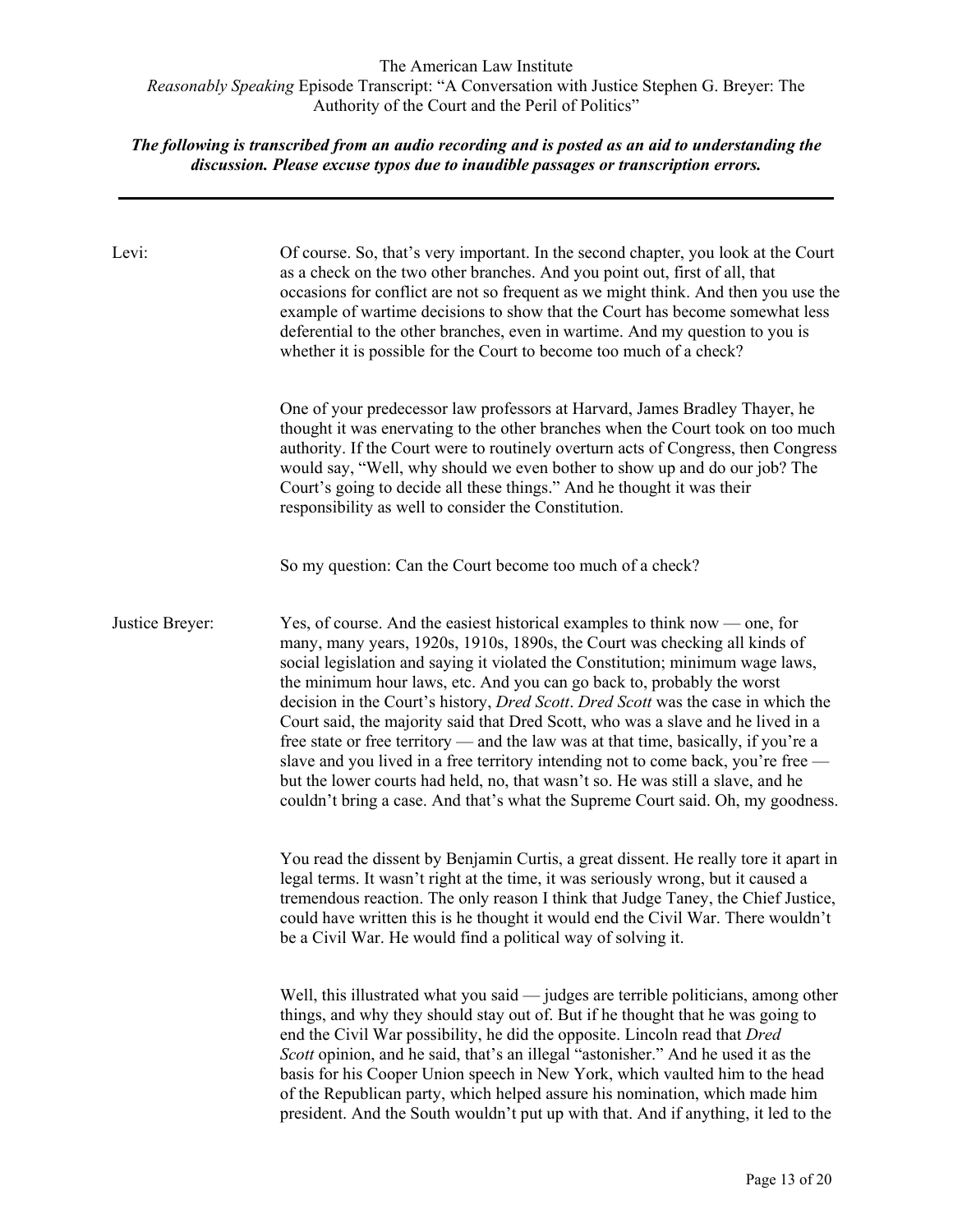*The following is transcribed from an audio recording and is posted as an aid to understanding the discussion. Please excuse typos due to inaudible passages or transcription errors.*

> Civil War — or helped lead to it, or had the opposite effect if Taney was trying to get some kind of peace.

> Sure, the Court can go too far. Absolutely. But the question, there's no treatise that tells you how far to go on things like that. Frankfurter, who sat in an office just a little way away from where I'm sitting, and after *Brown v. Board*, when the case came up for miscegenation — was a miscegenation statute preventing Black from marrying white? Was that constitutional? Pretty clearly, it wasn't. But he said, "Don't take the case. We don't have to take every case. Don't take it. It's too soon. We're having trouble getting *Brown* enforced. God only knows what'll happen in the South if we take this one." And that's a political argument, to say, "Wait." And they did wait.

> And then they took it in *Loving v. Virginia*. And they said miscegenation laws are unconstitutional. And it was accepted. Fine. Fine. Well, you see, is there a treatise that tells you when to take something and when not? No. In my opinion, no. And after all, if judging were just like chemistry or something, why do they need judges? Judges are supposed to have judgment. And they do have a job in trying to work out things like that, when it goes too far, when it doesn't. Look at the Civil War, look at the War of 1812, look in the history, look at World War I. And I think what you find mostly is the Court saying, well, the Constitution is not a suicide pact. That's what Arthur Goldberg said and also Justice Jackson. They bide their time. If Lincoln, who didn't follow the rules on habeas corpus and suspended it — *after* the war was over the Court took the case and said he was wrong (or a different — similar idea).

> So timing has been important, but they've moved in the direction of taking cases, even during a period of war. That was the Steel Seizure case. That was, in fact, also the four cases in Guantanamo. But there are not mechanical rules on this. These are rare cases. You can't forget that. I mean, about half the cases, nearly, we're unanimous. It used to be they were maybe 10% or 15%, 20% of the decisions, not always the same five, not always the same four at all. So there is not a mechanical rule, but the Court, the judge, has to be aware of what's going on. This is an institution that is part of American public life. It is not, I'm sorry to say — or glad to say — it is not a professor's desk. We are an institution that is a part and a living part of the American government.

Levi: Could I come back to your comment about Frankfurter, when you said he made a political argument? And I understand the example, we now would view as, of course, the Court should take that case, and it should reach the result that it reached. But if we fast-forward, not necessarily to our time, but let's just say to a time where a justice or maybe a chief justice thinks that, look, the Court is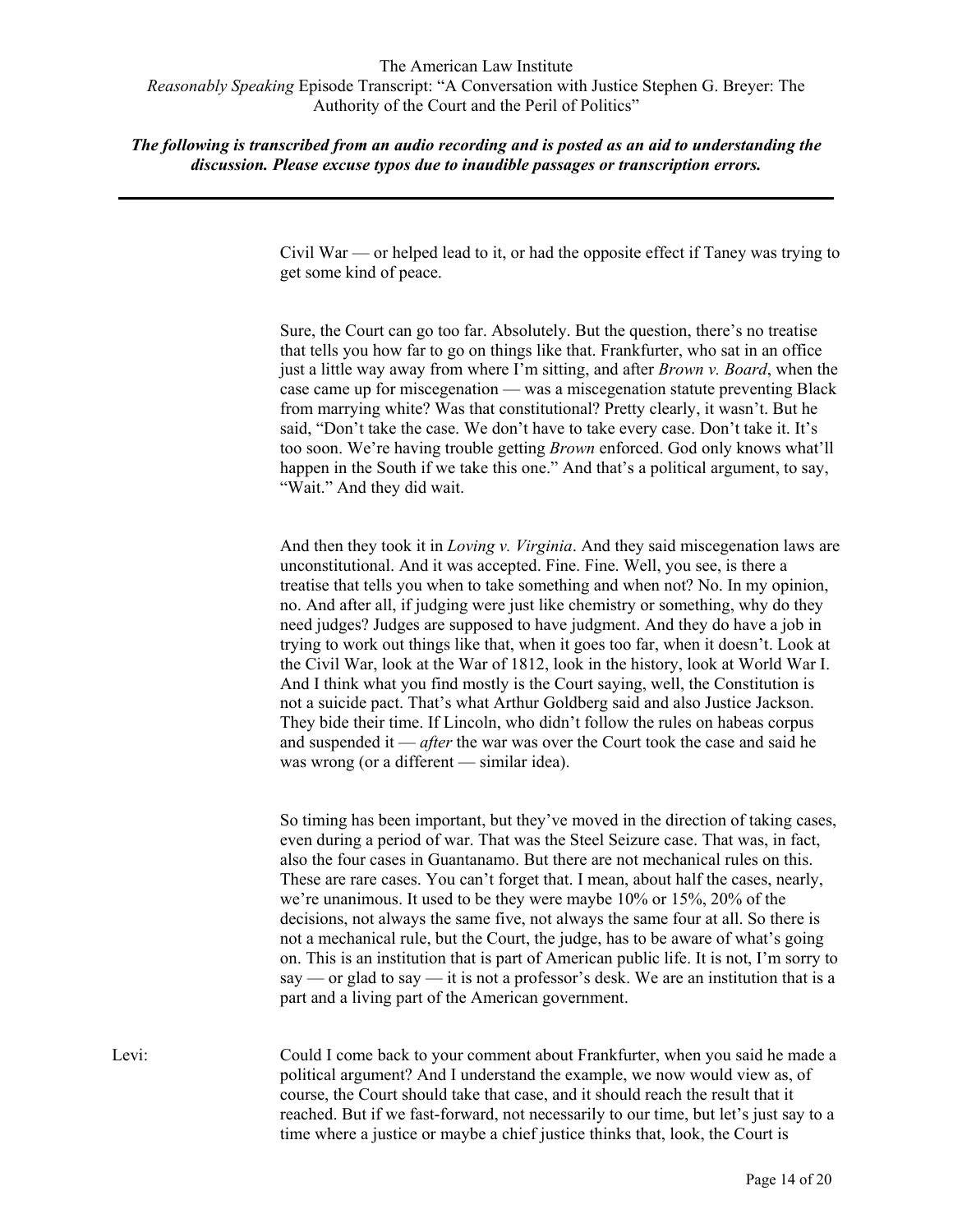|                 | becoming $-$ it's fraying its relationship with the other branches, because it has<br>had a run of cases in which it has set aside very important either executive branch<br>or legislative actions. And we should have a cooling off period here. That's the<br>kind of argument you might make on whether to grant cert. And would it be an<br>improper argument? I mean, do you see that as political in the sense of improper,<br>or is it, no, that's part of the judgment that you exercise in thinking about which<br>cases we should take and when should we take them.                                                                                                                                                                                                                                                                                                                                        |
|-----------------|------------------------------------------------------------------------------------------------------------------------------------------------------------------------------------------------------------------------------------------------------------------------------------------------------------------------------------------------------------------------------------------------------------------------------------------------------------------------------------------------------------------------------------------------------------------------------------------------------------------------------------------------------------------------------------------------------------------------------------------------------------------------------------------------------------------------------------------------------------------------------------------------------------------------|
| Justice Breyer: | No. I think in terms of which cases we should take, it's a legitimate concern, and<br>it's a legal concern, in a sense. It's an institutional concern, because there is not a<br>mechanical way to do it. And very often we won't take a — usually we'll take a<br>case if there's a split among the lower court judges on the same question of<br>federal constitutional law. If they've reached different conclusions, they probably<br>need in the system a single answer, because it's federal law that should be<br>uniform. If the lower court judges have all reached the same answer, what need is<br>there for us?                                                                                                                                                                                                                                                                                            |
|                 | Sometimes there is a need. If somebody's held a statute of Congress<br>unconstitutional, we'll probably take that case. But those rules are not absolute.<br>We'll sometimes say let this issue percolate for a while. Sometimes we'll say we<br>better take it even though there isn't much of a split, because there's a need for<br>an answer. And those kinds of judgments are — you have to make them. They<br>should be made. You'll talk about it, and discuss it, particularly in what cases we<br>take, and sometimes in how we decide.                                                                                                                                                                                                                                                                                                                                                                       |
| Levi:           | So in the third and final chapter, you address threats to the rule of law, and you<br>suggest ways that all of us, judges, non-judges, can support it. And you highlight<br>two challenges. You point to growing distrust of all government entities and a<br>tendency to see the Court and the justices as political actors. We've talked about<br>that a little bit, junior league politicians.                                                                                                                                                                                                                                                                                                                                                                                                                                                                                                                      |
|                 | As to the Court, and I think all judges, you list five guidelines that might help, or<br>maybe these are goals. You've mentioned some of them already today. Don't pay<br>attention to the popular reaction to a decision. Seek clarity. Engage in<br>deliberation. Be willing to compromise where that's appropriate and to achieve a<br>majority opinion. And finally, in controversial cases involving deeply held<br>values, you suggest that judges should rely on core constitutional principles and<br>purposes. And this is a quote. You say, "Because the Constitution itself seeks to<br>establish a workable democracy to protect basic human rights and to help hold<br>together a highly diverse society, reference to those purposes also moves Court<br>decisions in the direction of Justice with the capital J." And I'm wondering, can<br>you expand on that last point, the quote that I just gave? |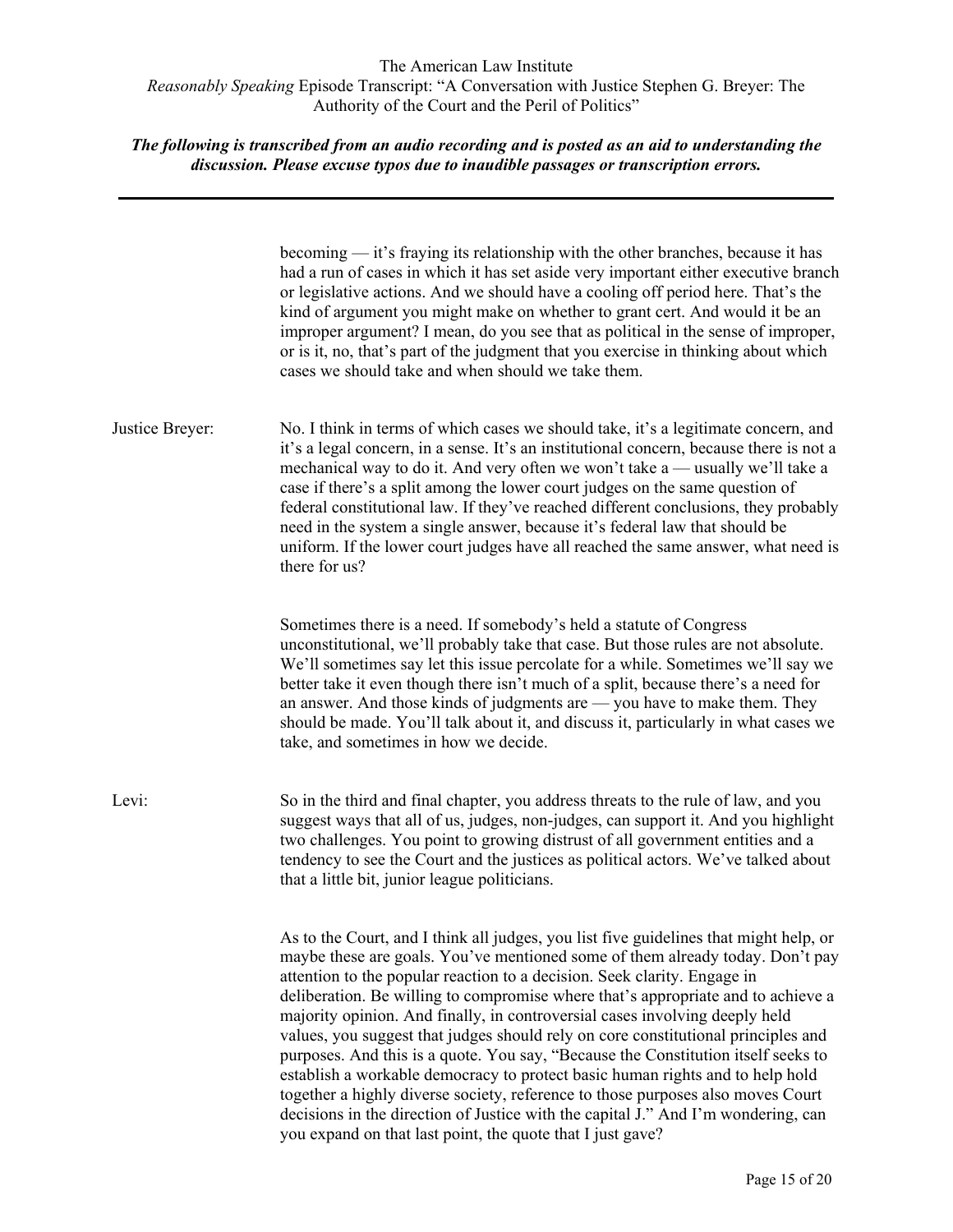# *The following is transcribed from an audio recording and is posted as an aid to understanding the discussion. Please excuse typos due to inaudible passages or transcription errors.*

Justice Breyer: Well, an example of where I think it's more than usually necessary to refer back to basic constitutional values, which I've written about, is in a very difficult area of freedom of religion. And you might think it's just easy to say freedom of religion. But it's not so easy. I mean, the Quakers are required to pay their taxes. And their taxes might go to fight a war which they deeply don't believe in. And sometimes it doesn't count as freedom of religion. Is it an interference? You can do it. And sometimes it does. And how do you decide those tough cases, like what about putting up the Ten Commandments on a stone tablet and putting it in the governor's park in Texas? Is that an establishment of religion? You might think, that's sort of a tough question. I'm not sure about that.

> But I say, to answer that kind of thing and to answer many of them, it will sometimes help to ask why. What is it that led Jefferson and Madison and the others to put the Establishment Clause, freedom of religion, first in the First Amendment? And my own view — and there's a good lecture Archie Cox told me to read on this subject and the history. Go back to the 17th century, and you'll see that people killed each other, really killed each other, burned each other at the stake in England — Latimer and Ridley and the others, Bishop Cranmer because they had different religious beliefs, because they were thinking differently about something of great importance, namely religion. And they murdered each other because they thought it's better to save his soul than to save his body. And after a while, they became convinced that there's no other way to live.

> And to say, let's forget about this. You practice your religion. Teach it to your children. I'll practice mine, teach mine to my children. That's helped us maintain a country of 331 million people with at least 50 or 60 different religions. And so you say, what are the two words that stand for that underlying thought in the Constitution? I've used the word social peace, or let's say, don't stir up trouble. And people who believe things on principle find it harder to compromise, often. Let's not try to stir religions up one against the other.

I've found that — you'd have to read it to see whether you agree — I've found that referring back to those principles helps decide some of those cases. Maybe there's a difference between a judge purposely putting the Ten Commandments on the wall in order to challenge the Supreme Court, and to say I can have religion, and a difference in Texas where the monument about the Ten Commandments is actually there because somebody wanted to advertise a Cecil B. DeMille movie by the same name, and that people have lived with that for years.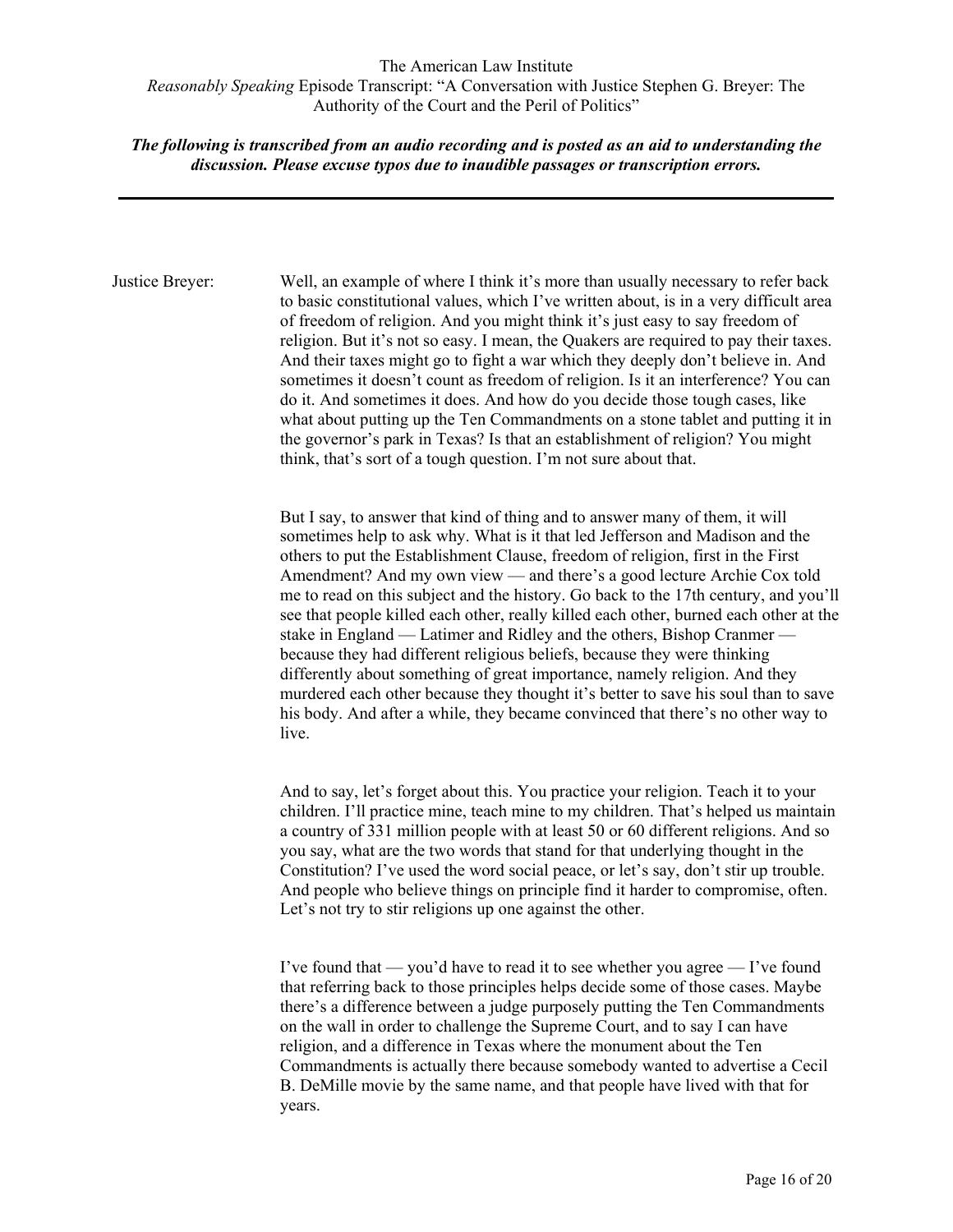|                 | So, there are instances — not every case by any means — but there are instances<br>where it helps to refer back. And perhaps sometimes for myself, I've written<br>dissents or sometimes majorities where referring back to those basic principles<br>helps illuminate the meaning of some language in a statute or a regulation or<br>something.                                                                                                                                                                                                                                                                                                                                                                                                                                                                                                                                                                                                  |
|-----------------|----------------------------------------------------------------------------------------------------------------------------------------------------------------------------------------------------------------------------------------------------------------------------------------------------------------------------------------------------------------------------------------------------------------------------------------------------------------------------------------------------------------------------------------------------------------------------------------------------------------------------------------------------------------------------------------------------------------------------------------------------------------------------------------------------------------------------------------------------------------------------------------------------------------------------------------------------|
|                 | That's our society. We pull together in light of those rather basic constitutional<br>ideas.                                                                                                                                                                                                                                                                                                                                                                                                                                                                                                                                                                                                                                                                                                                                                                                                                                                       |
| Levi:           | Do you think of those as neutral principles that can take you out of the fray of the<br>moment and give you a kind of a broader perspective?                                                                                                                                                                                                                                                                                                                                                                                                                                                                                                                                                                                                                                                                                                                                                                                                       |
| Justice Breyer: | Well, that is a very good point. And you've seen that as a judge. If I were to say,<br>and it's maybe surprising, but the one bigger difference, a big difference,<br>between sitting here as a judge, as you have, and deciding questions, important<br>undecided questions about constitutional law or statutory interpretation and<br>working in Congress as a staff member, it's the timeframe. It's the frame of time<br>that you're moved by, because you know perfectly well here, particularly after<br>three or four or five years, that things that you write, particularly for the majority,<br>may be there for a while. And you think of the country not in terms of this<br>minute, or who's telling who about what, or who's telling what or who's saying<br>what about whom, or whatever. That's not the point.                                                                                                                    |
|                 | The point is more often, not always, but more often a kind of principle, a kind of<br>approach, a kind of way of deciding things that will last for a while. So your<br>frame of reference, temporally, tends to change. And that was one of the reasons<br>I wrote this, because I think we're not going to succeed in maintaining this kind<br>of constitution unless the next generation — that isn't just my children, let's go<br>on to my grandchildren — they've got to learn. See, I have this in my office, this<br>document [the U.S. Constitution]. They've got to learn what's in it. And more<br>than that, they have to learn how this country's governments, all their<br>government, cities, state, local, national - I mean, they have to learn - and<br>beyond, they have to learn how they work in detail, because ultimately what this<br>document does is it sets boundaries. It doesn't tell people what to do. Very little. |
|                 | I used to listen on the radio, and I've said this a lot, to Sergeant Preston of the<br>Yukon. He patrolled the boundaries of Canada and Alaska on the radio in 1950<br>or whenever. And it was cold and miserable there. And that's what we do. I<br>mean, is abortion inside the boundary or outside the boundary? Lots of questions<br>are like that. But those boundaries of where the legislatures and where the<br>presidents and where the agencies, where the states can't go beyond that                                                                                                                                                                                                                                                                                                                                                                                                                                                   |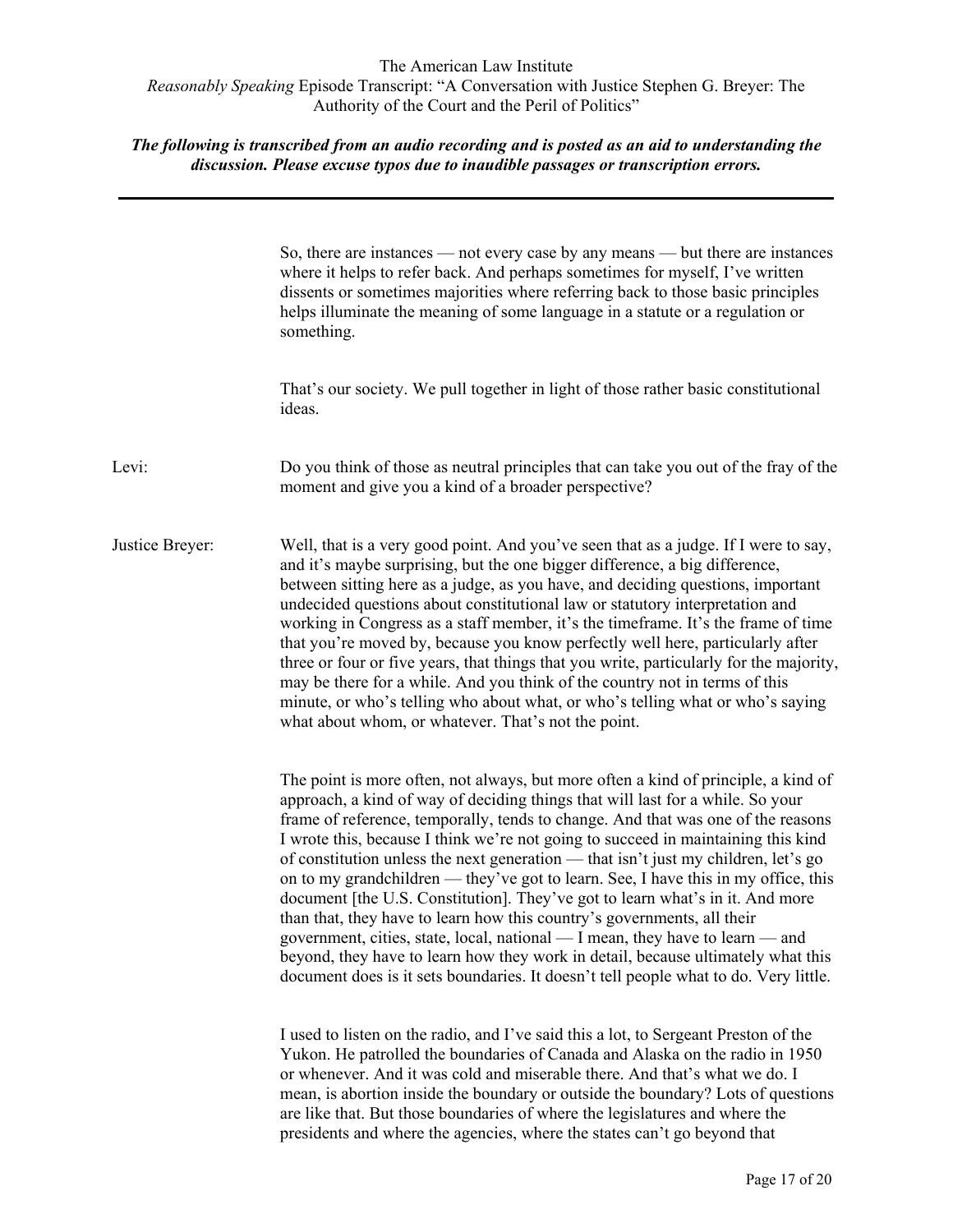# *The following is transcribed from an audio recording and is posted as an aid to understanding the discussion. Please excuse typos due to inaudible passages or transcription errors.*

boundary too far — between the boundaries where states do legislate, where cities legislate, where Congress legislates, where others make decisions. Very big space. And that, I want to say to my grandchildren, and I do — they're bored, but nonetheless — that's where you're going to participate, particularly. And that's what you better learn how to do. And that's what you better practice. And that's what you better, etc. Trite, but true.

One I quote often, if you want me to, I can quote it by memory, but I like this quotation by Camus. I love it. He was a writer in France who really caught my generation and the generation before, their feeling, because the Nazis had occupied France. And he wrote a story called *The Plague*. And that's pretty good to read right now where we have this COVID. It's a very good book. And he wrote it about Oran and a Northern African city where he grew up, and an imaginary plague, but it was really the Nazis in France, in part. But it's very interesting now. It tells a story of when they were under quarantine and couldn't go out. And some behaved well and some badly, and so forth and so on.

And at the end, he says, Why did I write this book? I wrote it, he says, because I wanted people to understand how the citizens of Oran behaved during this difficult quarantine from the plague; some well, some badly, et cetera. I wrote it because I wanted people to understand what a doctor is. A doctor is a person who helps others. He doesn't philosophize. He just does it. And I wanted to write it because I wanted people to understand that that plague germ — and by that I think he means the bad part of every human being — there's no one who escapes that bad part. It's there in everybody. That part does not, it's not destroyed, ever. It just goes into remission. It goes into remission. One day, it can reemerge. In remission, he says, in the hallways and file cabinets and the attics all over the place. But one day it can reemerge, and once again send its rats for the education or to the misfortune of mankind. He sends them into a once happy city.

And that rule of law, I say, why is that important? I can't say it better than Camus. The rule of law is there as one of humankind's efforts, weapons, to prevent that plague germ from reemerging. Only one, but an important one. And in trying to maintain that rule of law, it's not enough for just the lawyers and judges to cooperate. It requires, as I said to the woman from Ghana, everybody, everybody. And part of that is, of course, my grandchildren's generation has to understand how this document works, and how they're a part of it, and what participation means.

You started out, "Why did I write this book?" That's why.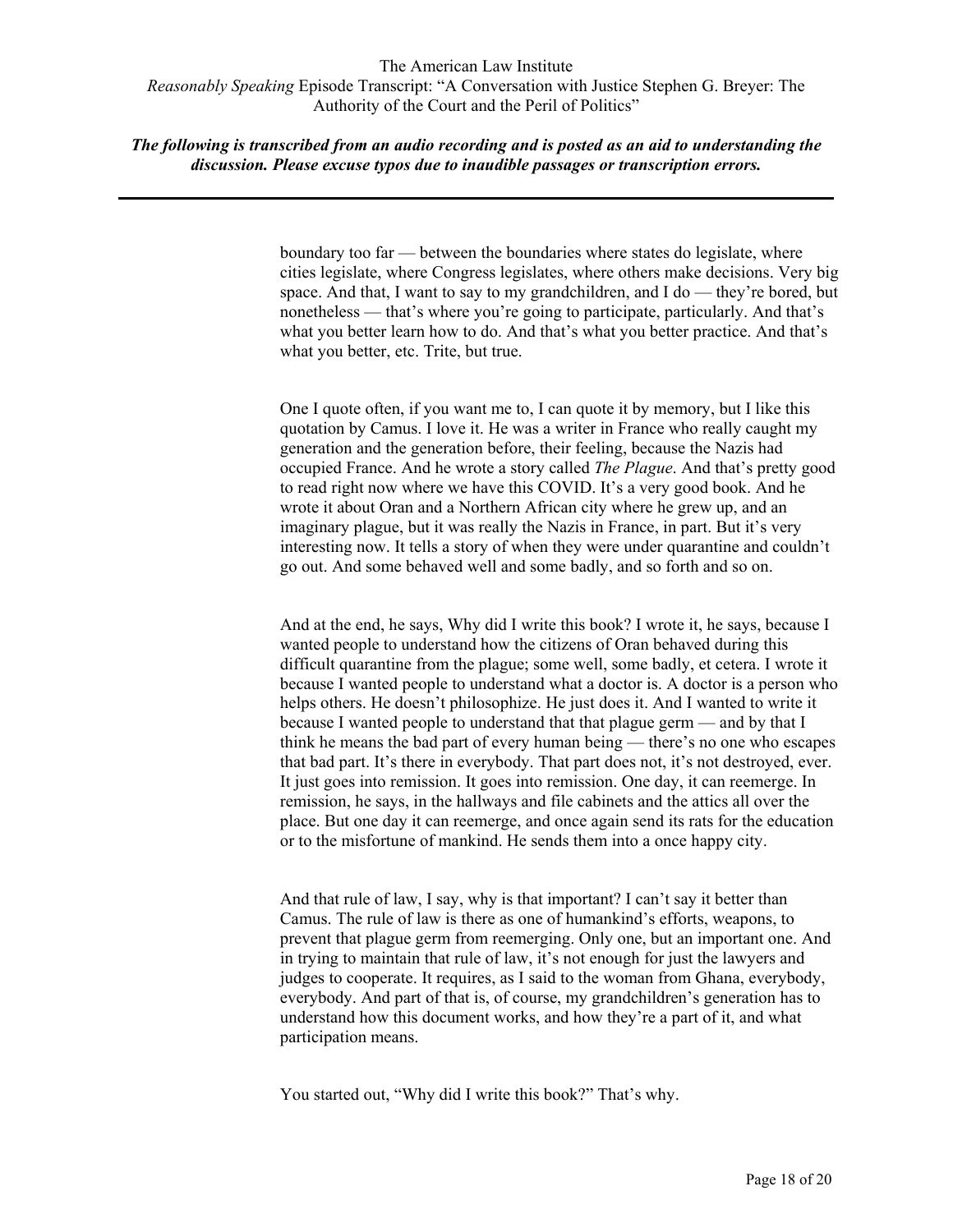| Levi:           | We're going to finish up here. We've taken a lot of your time. But could we talk<br>a little bit about the leadership possibilities for the Court? You talk about<br>compromise and you say that actually when the justices or judges have very<br>different views, very different jurisprudential views, it's even more important for<br>them to compromise. And we know that in the first courts of our republic, when<br>the great Chief Justice Marshall was the chief, he worked very, very hard at<br>generating consensus and the justices lived together. He wrote many or most of<br>the opinions. And he was apparently very persuasive. And they spoke with one<br>voice at a time when maybe that was very important, at the beginning of the<br>nation, when so many questions were unsettled. If we're in a similar period now,<br>could the Court start to speak more with one voice or perhaps with a more<br>understanding voice of opposing views? Is that possible? |
|-----------------|----------------------------------------------------------------------------------------------------------------------------------------------------------------------------------------------------------------------------------------------------------------------------------------------------------------------------------------------------------------------------------------------------------------------------------------------------------------------------------------------------------------------------------------------------------------------------------------------------------------------------------------------------------------------------------------------------------------------------------------------------------------------------------------------------------------------------------------------------------------------------------------------------------------------------------------------------------------------------------------|
| Justice Breyer: | I don't know, is the truthful answer. It takes time. I don't know. You can't<br>always speak with one voice. As far as living in a rooming house, I mean, we<br>don't live in rooming houses. But nonetheless, we get on perfectly well. I've<br>never heard people say things insulting or voices raised in that conference. And<br>as people, we get on perfectly well. We do have, some of us, quite different<br>views, underlying views of jurisprudence. And you have to work out.<br>Compromise is not always good. Sometimes it is. And there is no magic answer<br>to that question. It's a good question.                                                                                                                                                                                                                                                                                                                                                                    |
|                 | My father said the best thing you can do, and I'm sure that's true, and I apply it<br>right here — the best thing we can do to build confidence in the Court is we do<br>our job. And that means do your job. You try to write clearly, explain. You<br>deliberate in the way that I talked about with Senator Kennedy, listening to the<br>other person and seeing what we can make of that. You try to compromise in<br>some cases, if there are ways of doing it. And you pay attention to the underlying<br>values, the basic values that underlie that Constitution.                                                                                                                                                                                                                                                                                                                                                                                                              |
|                 | That's, I think, the most we can do with our part. And we all have different parts,<br>different rules, and that's pretty much what we can do. And that's why I put in<br>this thing, which is really trite, and as you can see from my description of our<br>part, you see I say, of course it's not political. Whoa, whoa. Because you see, I<br>can't say — P.G. Wodehouse has a thing like that I like. It says, Bertie woke up<br>one morning and he wasn't disgruntled, but he wasn't exactly gruntled either.<br>And what I try to do is explain, well, here are things that people could take as<br>political, but it isn't.                                                                                                                                                                                                                                                                                                                                                   |
|                 | Nuance is important. Understanding is important. And that's the last thing, which<br>isn't up to me. It's really up to the teachers and the school districts and others to<br>make sure that those who graduate —what happened to 12th grade civics, which                                                                                                                                                                                                                                                                                                                                                                                                                                                                                                                                                                                                                                                                                                                             |